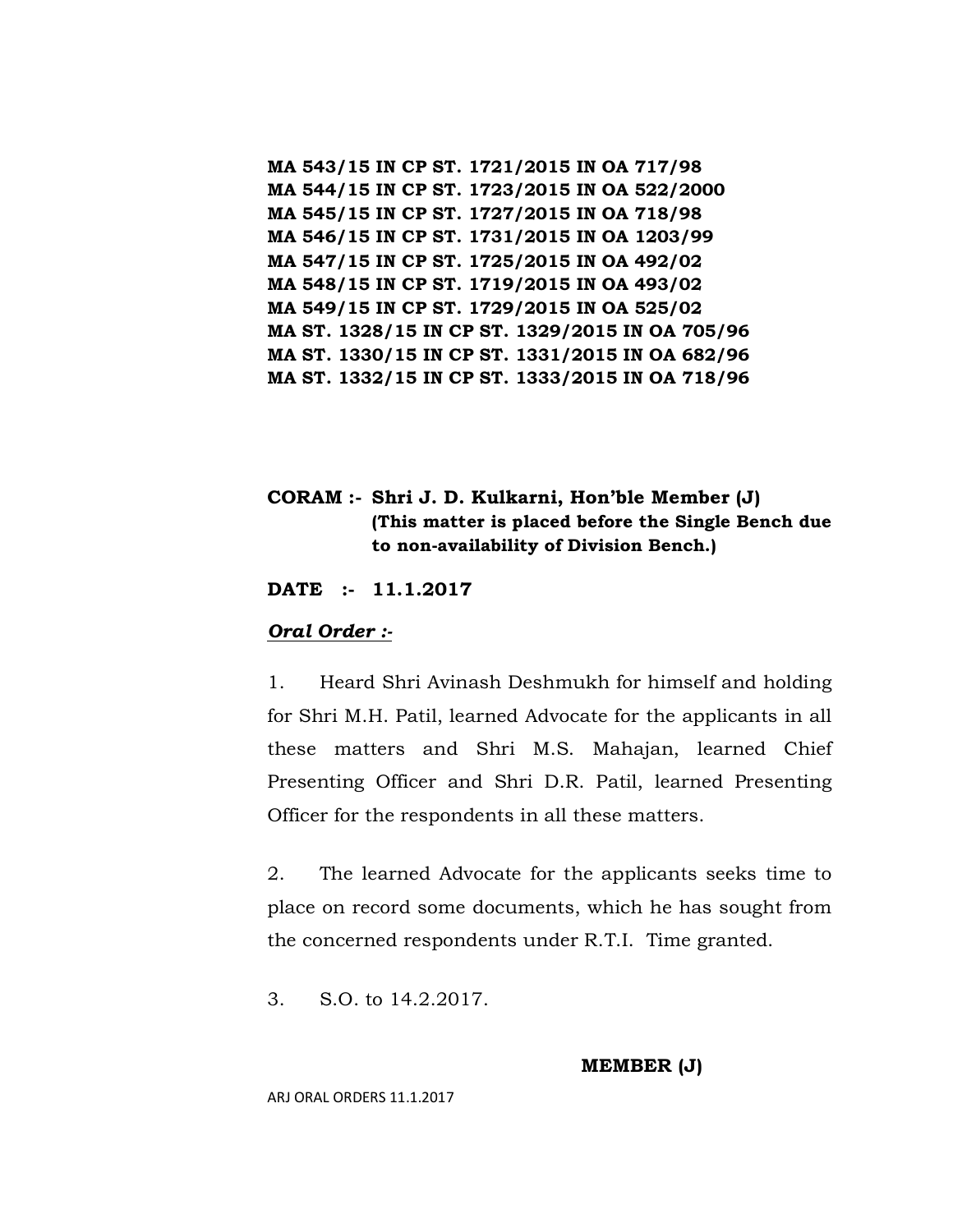## **O.A. NO. 815 OF 2016**

[Tukaram N. Satpute & Ors. Vs. the State of Mah. & Ors.]

## **CORAM :- Shri J. D. Kulkarni, Hon'ble Member (J) (This matter is placed before the Single Bench due to non-availability of Division Bench.)**

**DATE :- 11.1.2017**

## *Oral Order :-*

1. Heard Shri S.K. Mathpati, learned Advocate for the applicants and Smt. Priya R. Bharaswadkar, learned Presenting Officer for the respondents.

2. The learned P.O. seeks time to file affidavit in reply. Time granted.

3. S.O. to 2.2.2017.

**MEMBER (J)**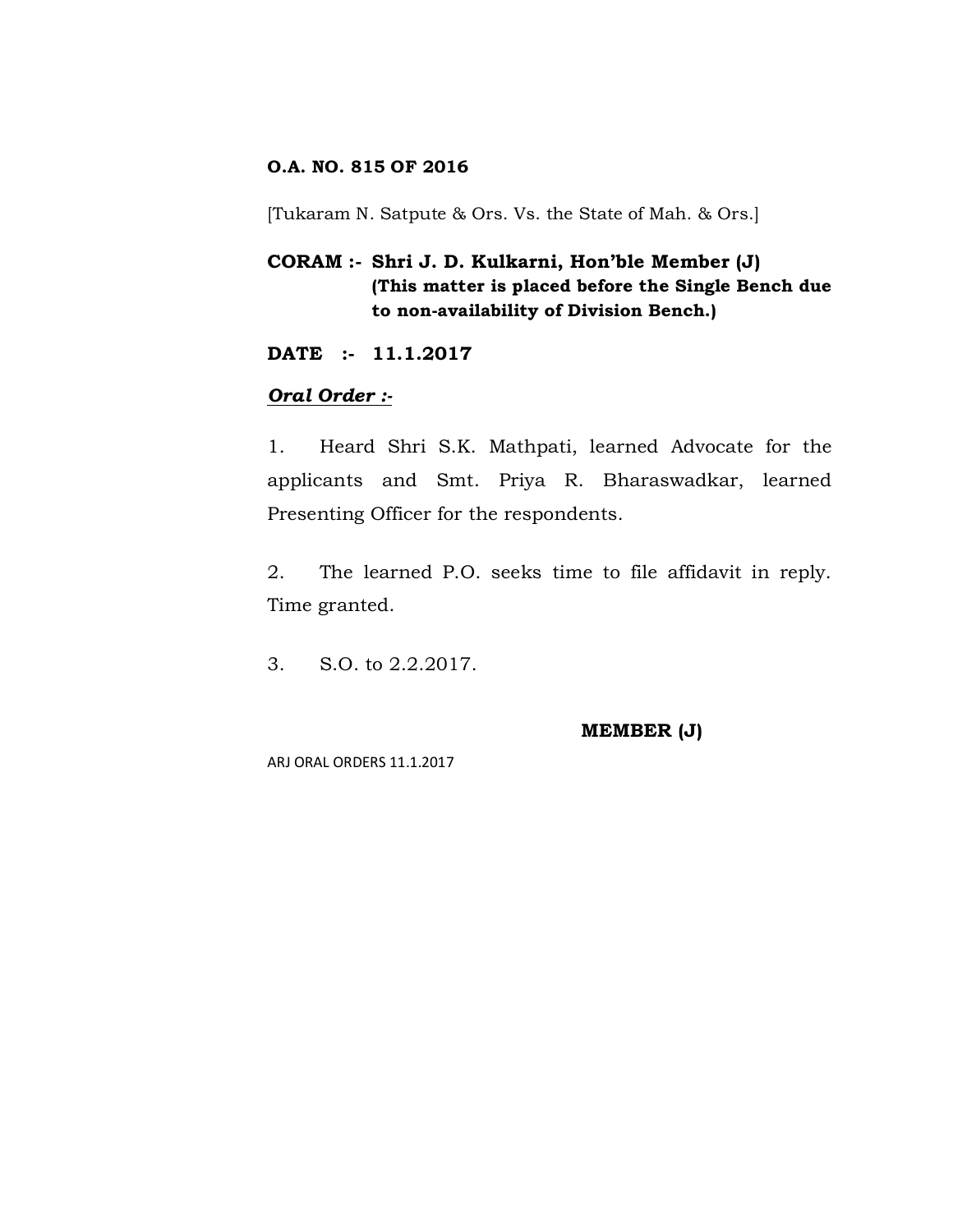### **O.A. NO. 752 OF 2016**

[Shri Sanjay B. Rasane Vs. the State of Mah. & Ors.]

# **CORAM :- Shri J. D. Kulkarni, Hon'ble Member (J) (This matter is placed before the Single Bench due to non-availability of Division Bench.)**

**DATE :- 11.1.2017**

## *Oral Order :-*

1. Heard Shri B.G. Sagade Patil, learned Advocate for the applicant and Smt. Resha S. Deshmukh, learned Presenting Officer for the respondents.

2. The learned P.O. has filed affidavit in reply on behalf of res. nos. 1 & 2. It is taken on record and copy thereof has been served upon the learned Advocate for the applicant.

3. Admit.

4. To be placed before the Division Bench for final hearing in due course of time.

**MEMBER (J)**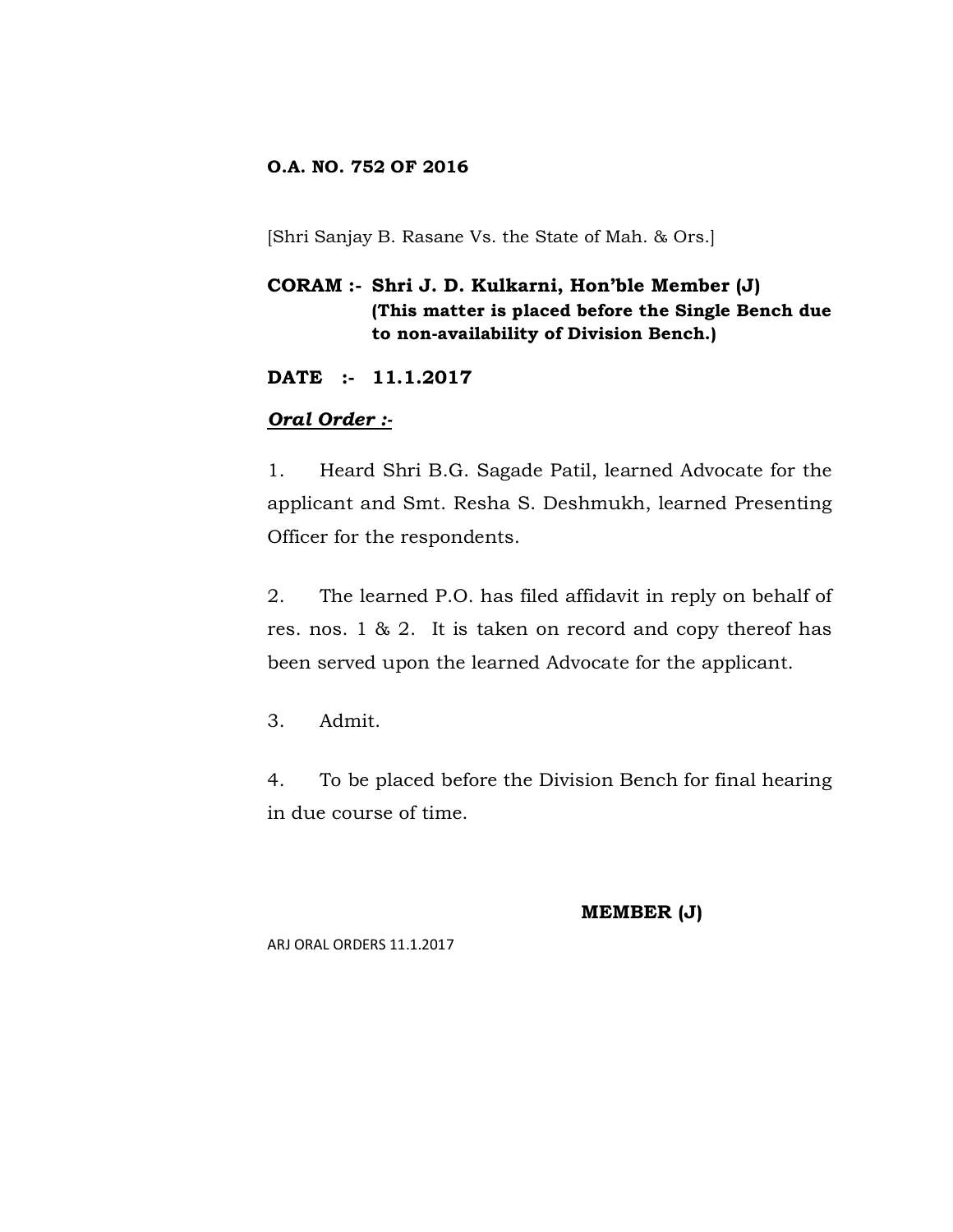### **O.A. NO. 707 OF 2016**

[Saurabh R. Bagul Vs. the State of Mah. & Ors.]

## **CORAM :- Shri J. D. Kulkarni, Hon'ble Member (J) (This matter is placed before the Single Bench due to non-availability of Division Bench.)**

**DATE :- 11.1.2017**

### *Oral Order :-*

1. Heard Shri D.T. Devane, learned Advocate for the applicant, Smt. Deepali S. Deshpande, learned Presenting Officer for the respondent nos. 1 to 4 and Shri Ujjwal S. Patil, learned Advocate for respondent no. 5.

2. The learned P.O. undertakes to file the additional affidavit in reply during the course of the day and will serve copies thereof upon the learned Advocate for the applicant and learned Advocate for respondent no. 5.

3. Though this matter pertains to the Division Bench, all the parties have shown their willingness to argue the matter before the Single Bench due to non-availability of Division Bench.

4. Therefore, S.O. to 18.1.2017 for hearing the matter at the admission stage.

**MEMBER (J)**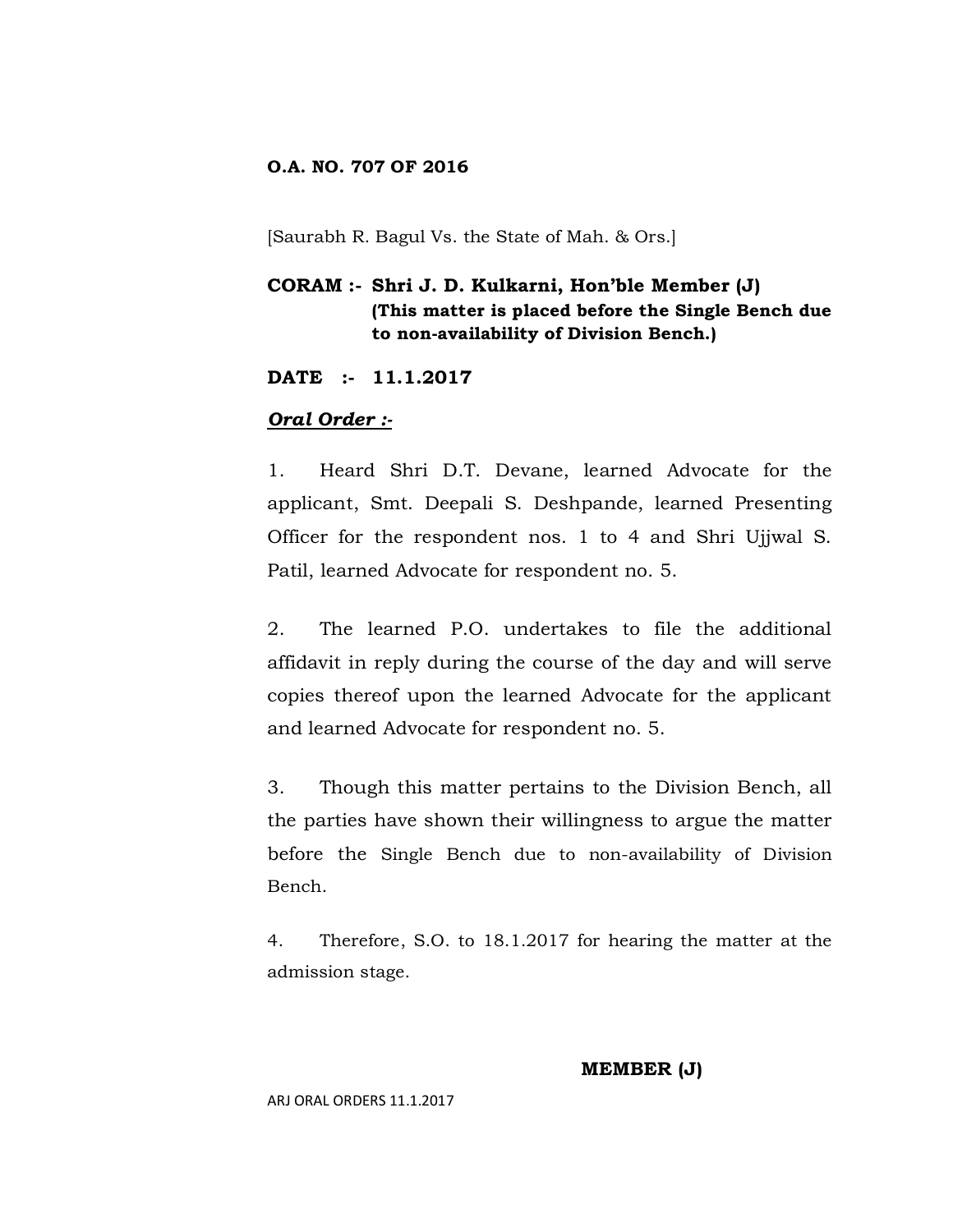## **O.A. NO. 588 OF 2016**

[Dnyaneshwari M. Barse Vs. the State of Mah. & Ors.]

# **CORAM :- Shri J. D. Kulkarni, Hon'ble Member (J) (This matter is placed before the Single Bench due to non-availability of Division Bench.)**

**DATE :- 11.1.2017**

## *Oral Order :-*

1. Heard Shri M.R. Wagh, learned Advocate holding for Shri R.B. Narwade Patil, learned Advocate for the applicant and Shri S.K. Shirse, learned Presenting Officer for the respondents.

2. Today the learned P.O. has supplied copy of affidavit in reply filed on behalf of res. no. 4 to the learned Advocate for the applicant.

3. Admit.

4. To be placed before the Division Bench for final hearing in due course of time.

#### **MEMBER (J)**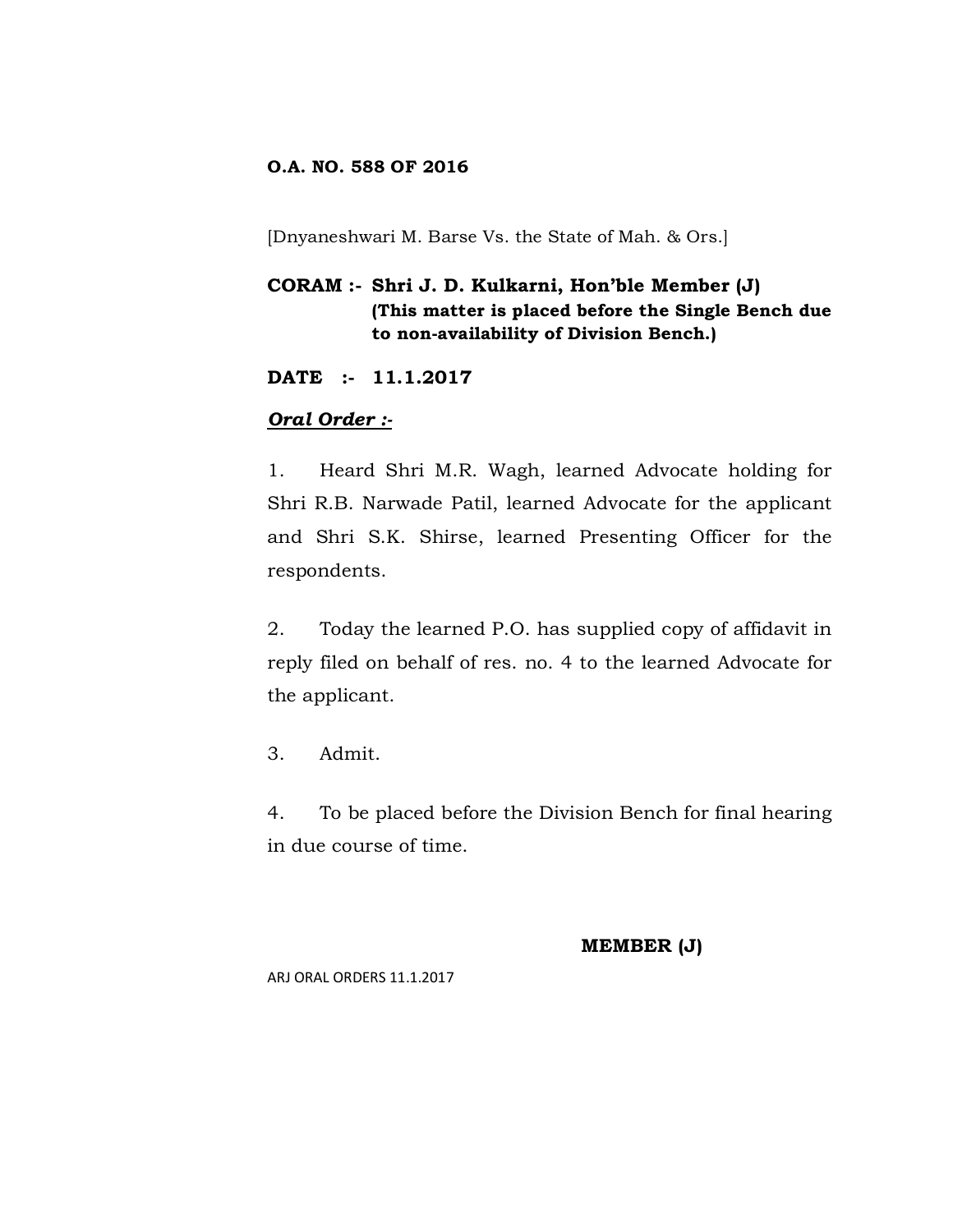### **O.A. NO. 454 OF 2016**

[Dhiraj R. Mote Vs. the State of Mah. & Ors.]

## **CORAM :- Shri J. D. Kulkarni, Hon'ble Member (J) (This matter is placed before the Single Bench due to non-availability of Division Bench.)**

**DATE :- 11.1.2017**

### *Oral Order :-*

1. Heard Shri V.B. Wagh, learned Advocate for the applicant, Shri D.R. Patil, learned Presenting Officer for the respondent nos. 1 to 3 and Shri S.S. Shinde, learned Advocate holding for Shri Vivek Bhavthankar, learned Advocate for respondent no. 4.

2. The learned Advocate Shri Shinde has filed affidavit in reply on behalf of res. no. 4. It is taken on record and copy thereof has been served upon the learned Advocate for the applicant. It seems that no reply is filed on behalf of other respondents.

3. Admit.

4. To be placed before the Division Bench for final hearing in due course of time.

### **MEMBER (J)**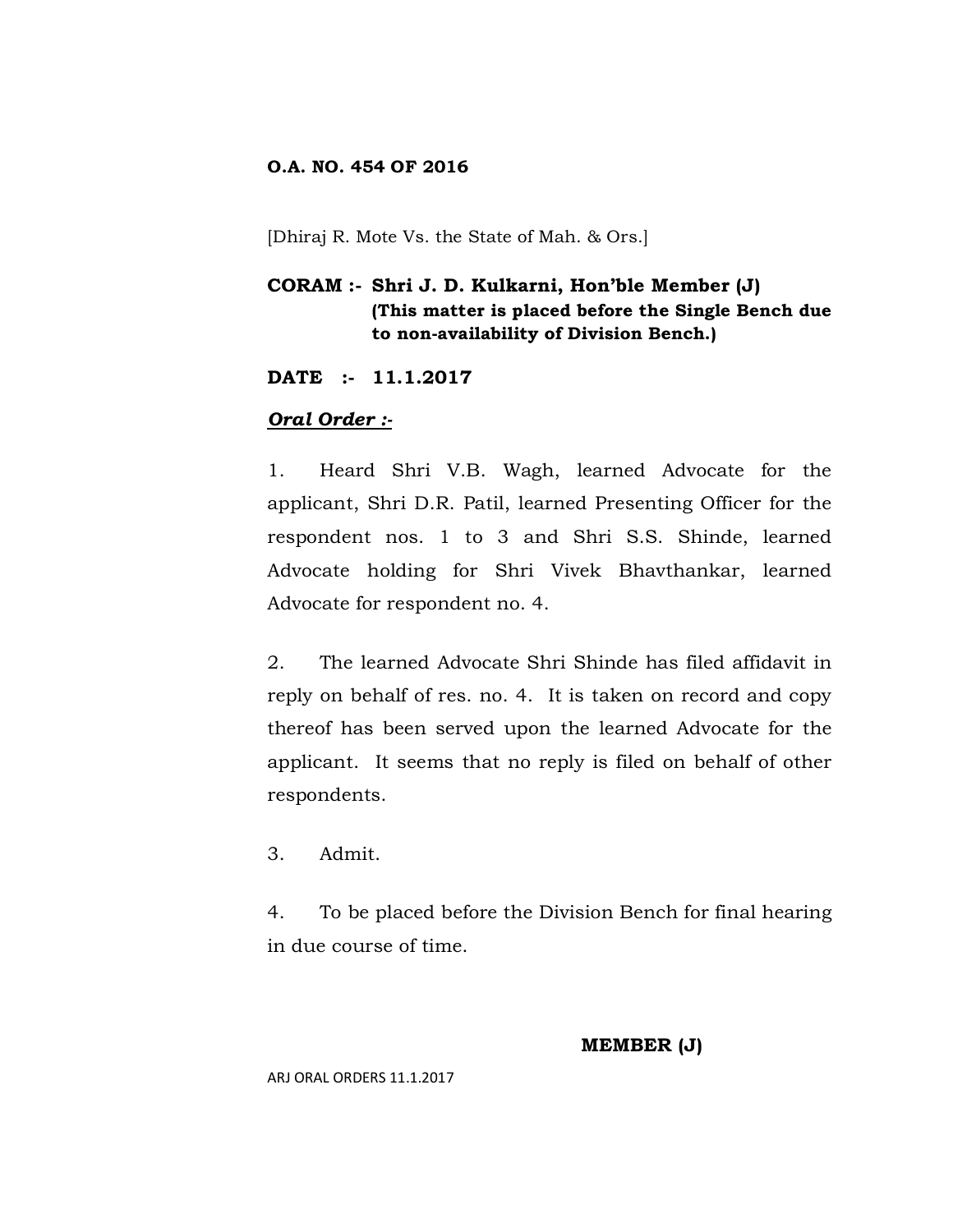## **O.A. NO. 406 OF 2016**

[Vasanta B. Rathod Vs. the State of Mah. & Ors.]

## **CORAM :- Shri J. D. Kulkarni, Hon'ble Member (J) (This matter is placed before the Single Bench due to non-availability of Division Bench.)**

**DATE :- 11.1.2017**

## *Oral Order :-*

1. None appears for the applicant. Shri D.R. Patil, learned Presenting Officer for the respondents, is present.

2. It seems that the res. no. 3 has already filed affidavit in reply in the matter.

3. Admit.

4. To be placed before the Division Bench for final hearing in due course of time.

### **MEMBER (J)**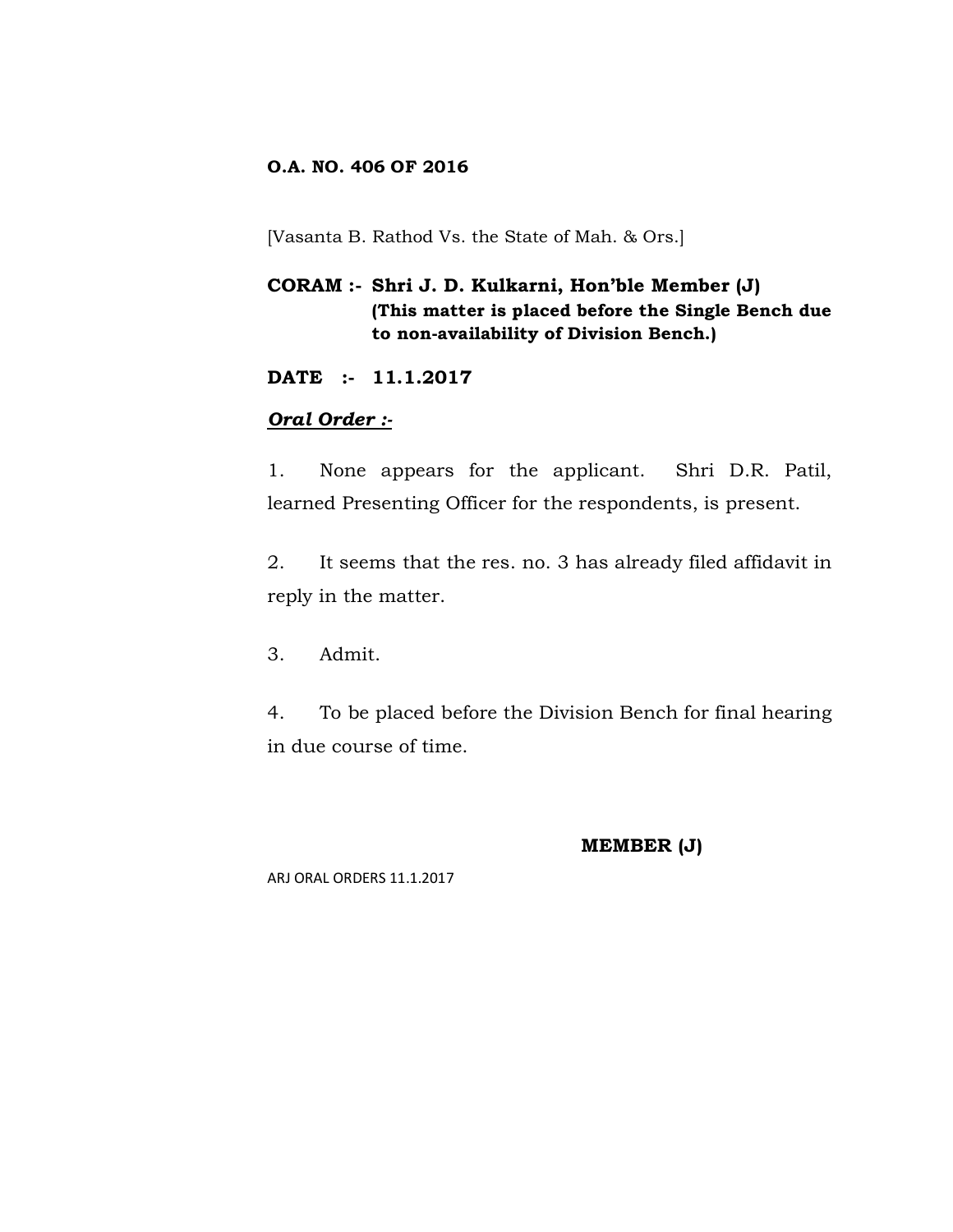## **O.A. NO. 271 OF 2015**

[Shri Navnath K. Kendre Vs. the State of Mah. & Ors.]

## **CORAM :- Shri J. D. Kulkarni, Hon'ble Member (J)**

### **DATE :- 11.1.2017**

## *Oral Order :-*

1. Heard Shri S.K. Mathpati, learned Advocate holding for Shri S.P. Urgunde, learned Advocate for the applicant and Shri V.R. Bhumkar, learned Presenting Officer for the respondents.

2. At the request of learned Advocate for the applicant, S.O. to 12.1.2017.

### **MEMBER (J)**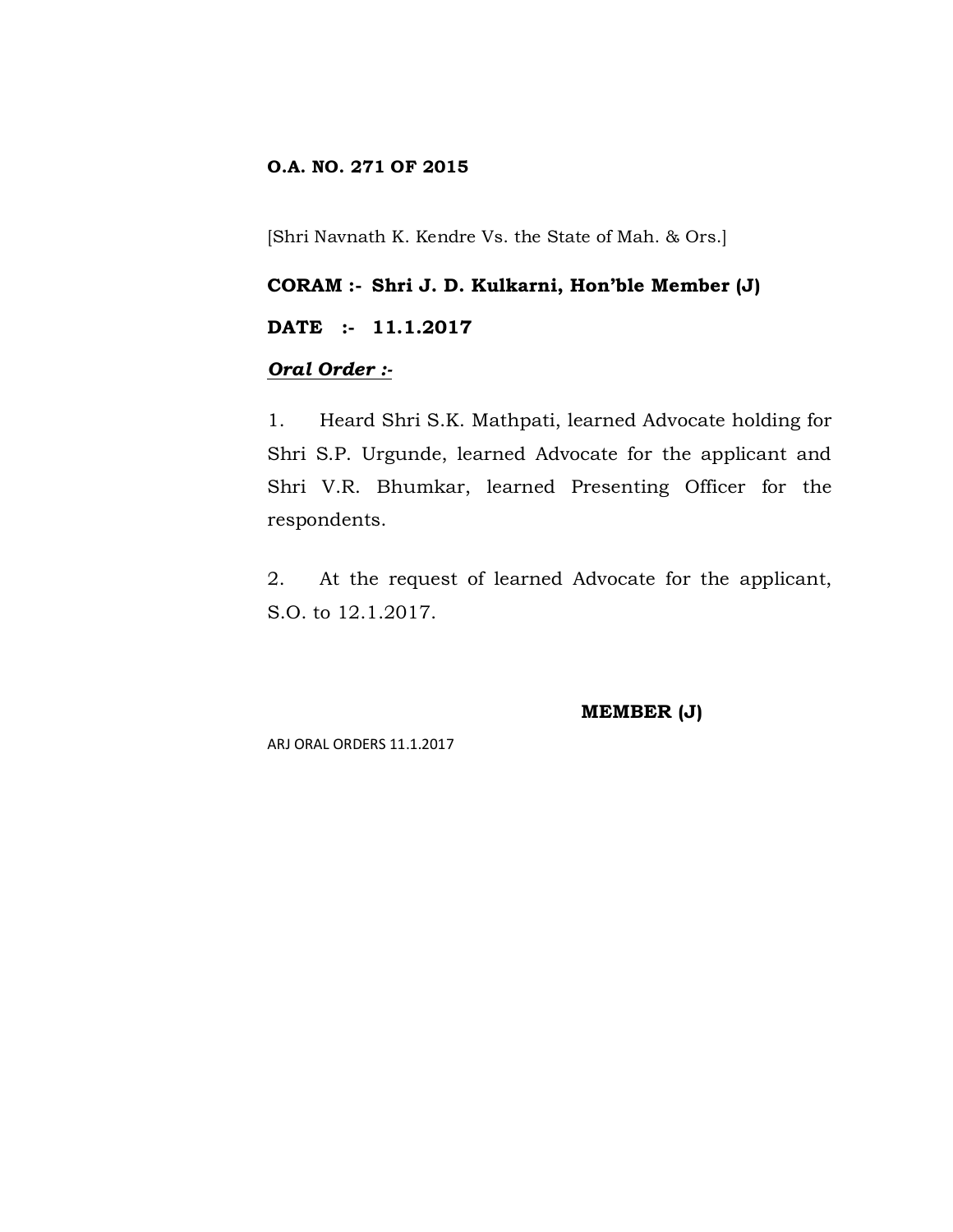### **M.A. 165/2016 IN CP ST. 611/2016 IN OA 487/2014**

[Dr. Sunil S. Kulkarni Vs. the State of Mah. & Ors.]

## **CORAM :- Shri J. D. Kulkarni, Hon'ble Member (J) (This matter is placed before the Single Bench due to non-availability of Division Bench.)**

**DATE :- 11.1.2017**

### *Oral Order :-*

1. Heard Shri Avinash Deshmukh, learned Advocate for the applicant and Shri V.R. Bhunkar, learned Presenting Officer for the respondents.

2. As per the order of this Tribunal dated 20.12.2016 the newly added res. nos. 1 Shri V.S. Singh, the Principal Secretary, Public Health Department, Mantralaya, Mumbai & 3 Shri (Dr.) Vijay Khandewad, Deputy Director of Health Services, Aurangabad Circle, Aurangabad were to file affidavit stating as to whether they are bound to obey the order passed by this Tribunal dated 15.4.2015 in O.A. no. 487/2014, which is confirmed by Hon'ble Bombay High Court, Aurangabad Bench in W.P. no. 11487/2015 vide order dated 21.1.2016. However, it seems that the applicant was to serve notices upon the newly added res. nos. 1 & 3 in the Misc. Application.

3. It seems from the record that, no notices are issued to the said newly added respondent nos. 1 & 3. The learned Advocate for the applicant seeks permission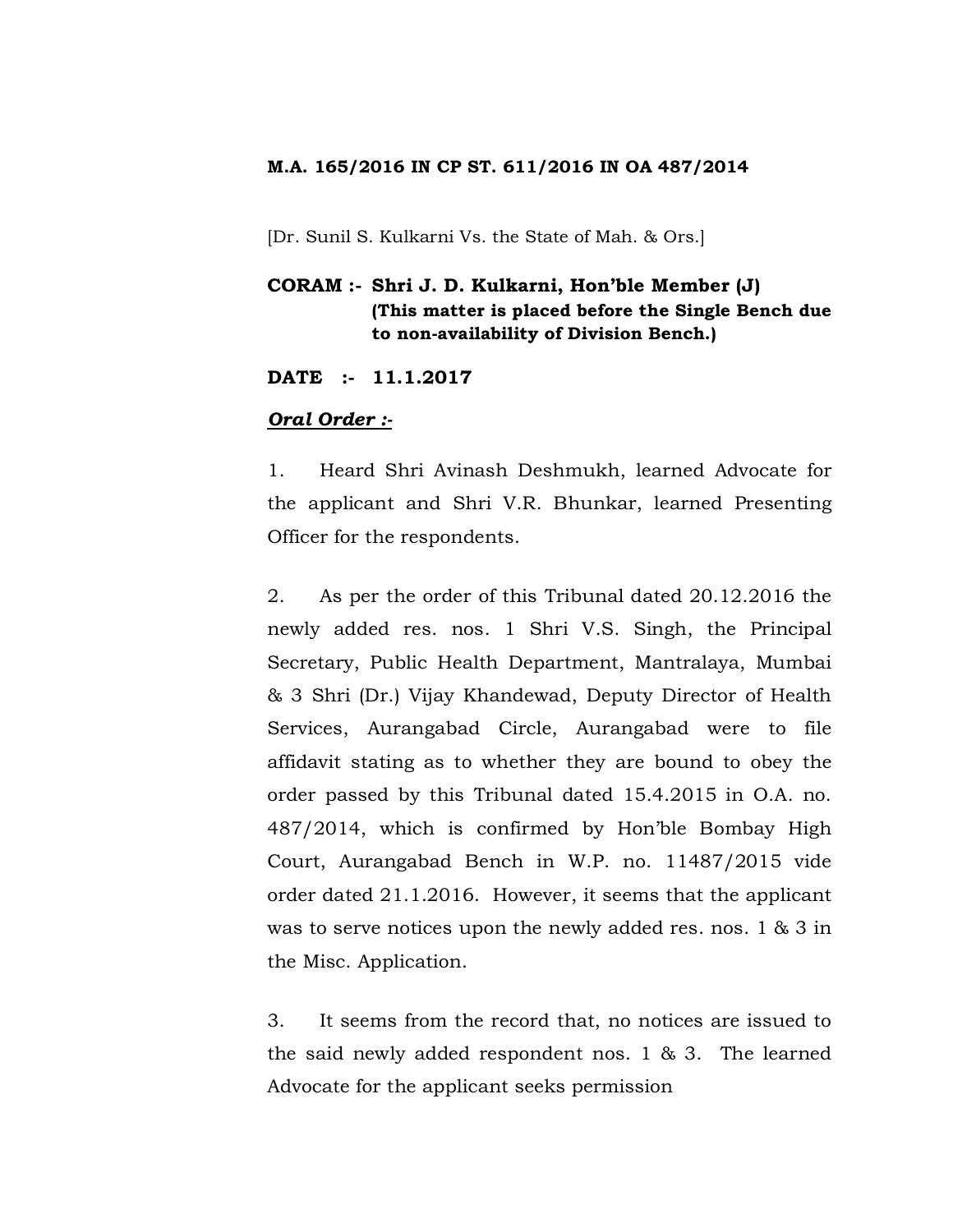## **::-2-:: M.A. 165/2016 IN CP ST. 611/2016 IN OA 487/2014**

to issue fresh notices to the newly added res. nos. 1 & 3. He is allowed to do so.

4. The newly added res. nos. 1 & 3 shall mention in their affidavit as to why the contempt proceeding shall not be initiated against them for non compliance of the order passed by this Tribunal dated 15.4.2015 in O.A. no. 487/2014.

5. Issue notices to the newly added res. nos. 1 & 3 in the M.A. no. 165/2015, returnable on 25.1.2017.

6. Office is directed to send the copy of the order of this Tribunal dated 20.12.2016 passed in M.A. no. 165/2015 in C.P. no. 611/2016 in O.A. no. 487/2014 to the newly added res. nos. 1 & 3 along with the notice.

7.` S.O. to 25.1.2017.

**MEMBER (J)**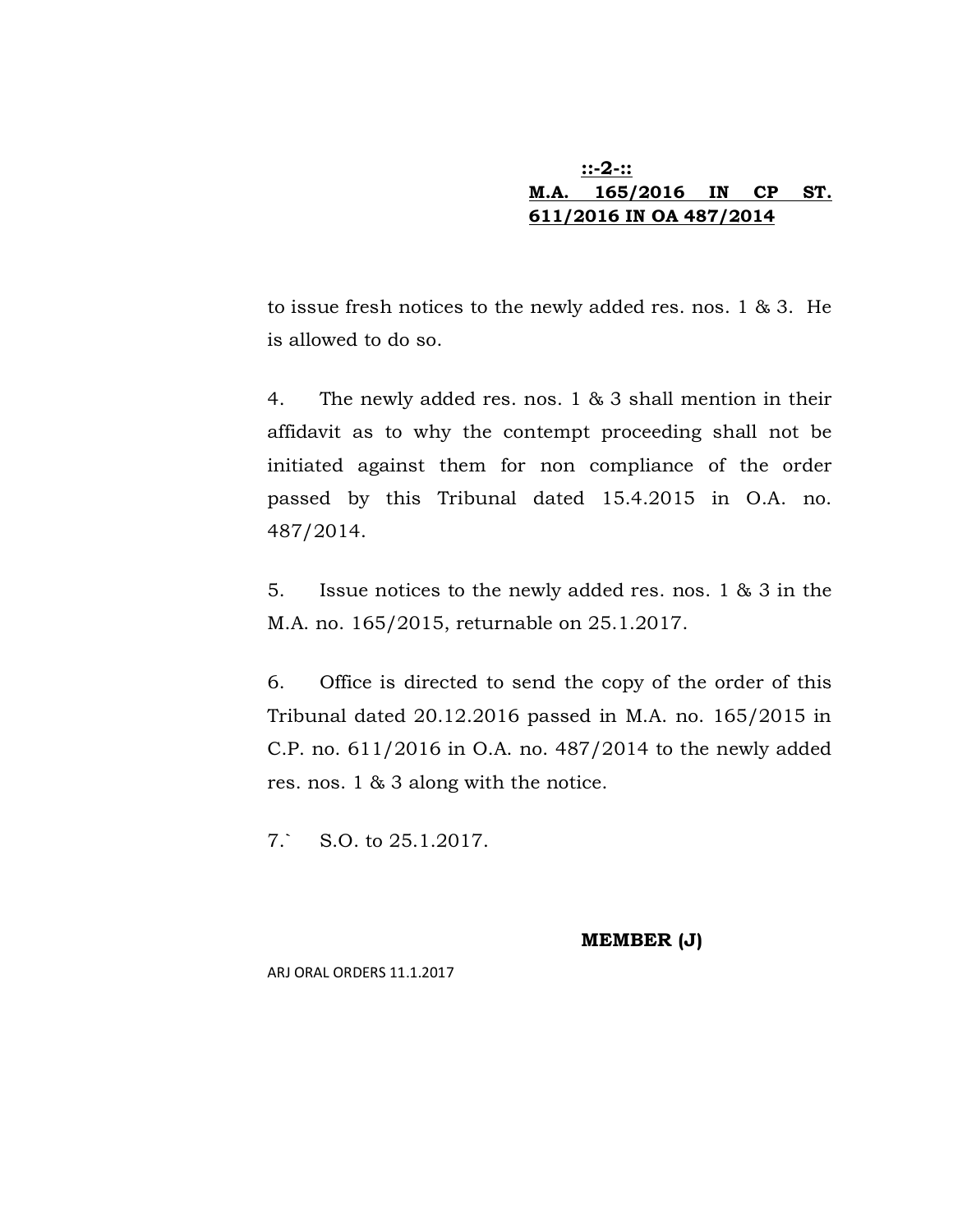**ORIGINAL APPLICATION NO. 868 OF 2016 [ShriVishwanath S/o BabunathNath Vs.The State of Maharashtra & Others.]**

#### **CORAM :Hon'bleShri J.D. Kulkarni, Member (J)**

**DATE : 11.01. 2017.**

#### **ORAL ORDER:**

1. Heard Ms. PreetiWankhade – learned Advocate for the Applicant, Shri M.S. Mahajan – learned Chief Presenting Officer for respondent Nos. 1 & 2 and Shri Ajay Deshpande – learned Advocate for respondent No. 3.

2. The learned Chief Presenting Officer has filed affidavit in reply on behalf of respondent Nos. 1 & 2 and the same is taken on record and the copy thereof has been served on the learned Advocate for the applicant.

3. The learned Advocate Shri Ajay Deshpande has also filed affidavit in reply on behalf of respondent No. 3 and the same is also taken on record and the copy thereof has been served on the other side.

4. In that view of the matter, S.O. to  $13<sup>th</sup>$  January, 2017 for hearing. Interim relief granted earlier to continue till then.

#### **MEMBER (J)**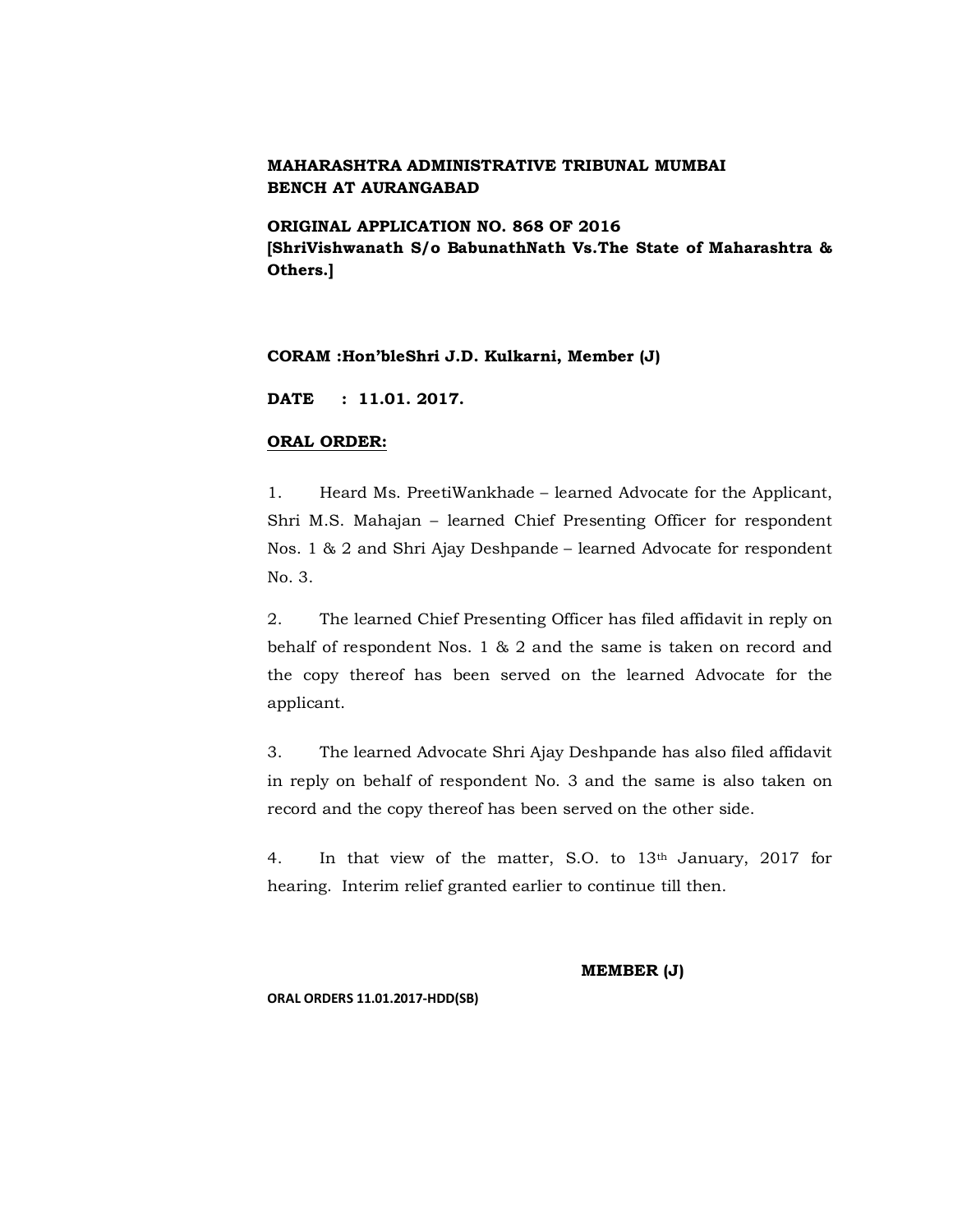### **ORIGINAL APPLICATION NO. 22 OF 2013 [ShriDevaji S/o uttamBorse Vs.The State of Maharashtra & Others.]**

#### **CORAM :Hon'bleShri J.D. Kulkarni, Member (J)**

**DATE : 11.01. 2017.**

#### **ORAL ORDER:**

1. Shri A.H. Koralkar – learned Advocate for the Applicant (**absent**). Smt. Resha S. Deshmukh – learned Presenting Officer for the respondents, present.

2. This matter has already been heard on the last date i.e. on  $21$ <sup>st</sup> November, 2016 in detail. It appears from the proceedings that on the last date nobody appeared on behalf of respondent No. 3. It was stated that the proposal to demote respondent No. 3 has been forwarded to the competent authority. However, that proposal will have nothing to do with relief claimed by the applicant in the present Original Application. The applicant has already been promoted in the cadre of Class-I. He is only seeking the relief regarding deemed date.

3. Since nobody appeared for the applicant, S.O. to 13th January, 2017.

**MEMBER (J)**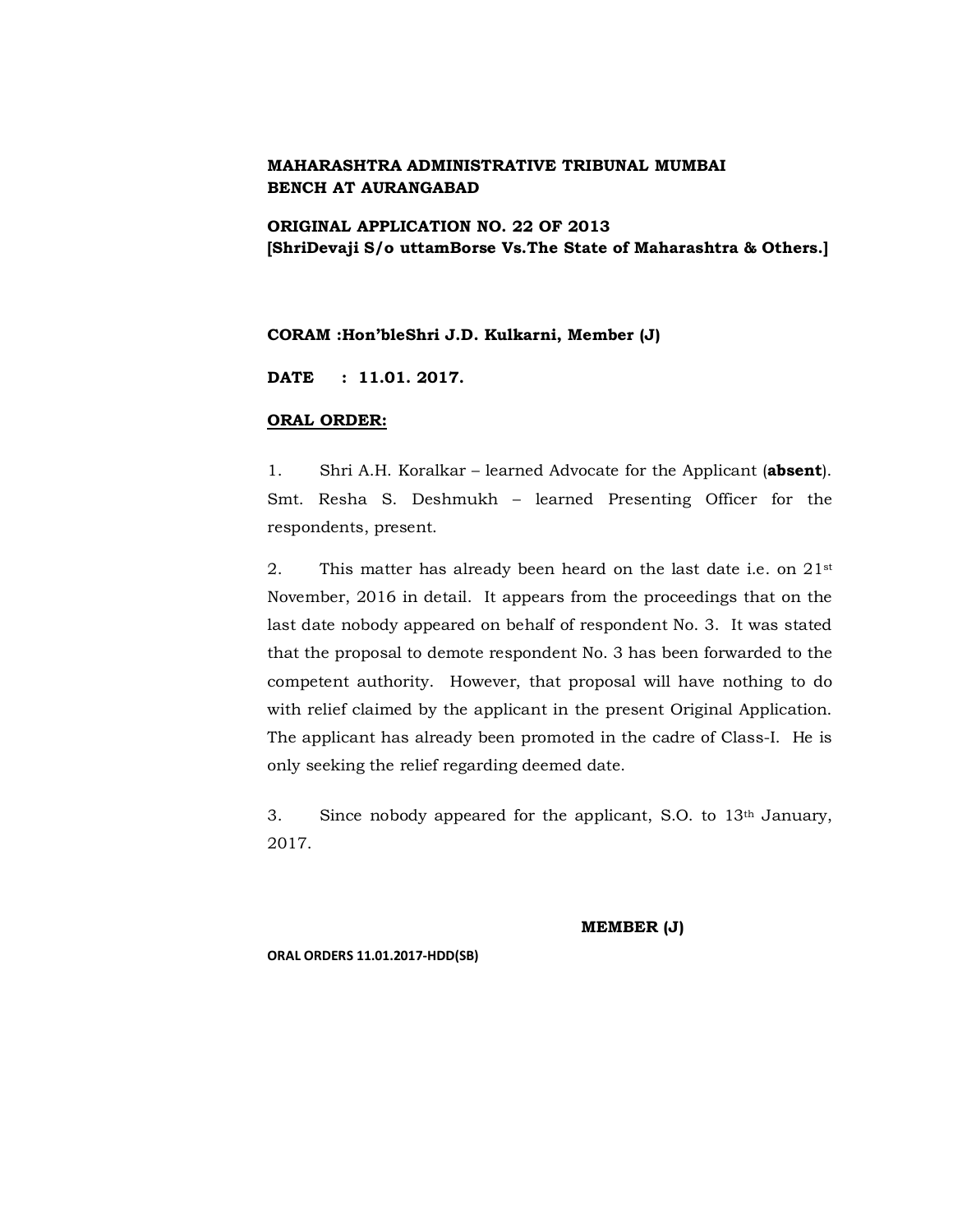**ORIGINAL APPLICATION NO. 542 OF 2016 [Smt. VaishaliW/o Ashok Kathar Vs. The State of Maharashtra & Others.]**

#### **CORAM :Hon'bleShri J.D. Kulkarni, Member (J)**

**DATE : 11.01. 2017.**

#### **ORAL ORDER:**

1. Heard Shri A.D. Gadekar – learned Advocate for the Applicant, Smt. SanjivaniDeshmukh-Ghate – learned Presenting Officer for respondent Nos. 1 to 3 and Shri D.T. Devane – learned Advocate for respondent No. 4.

2. At the request of learned Advocate for the applicant, S.O. to 14th February, 2017.

**MEMBER (J)**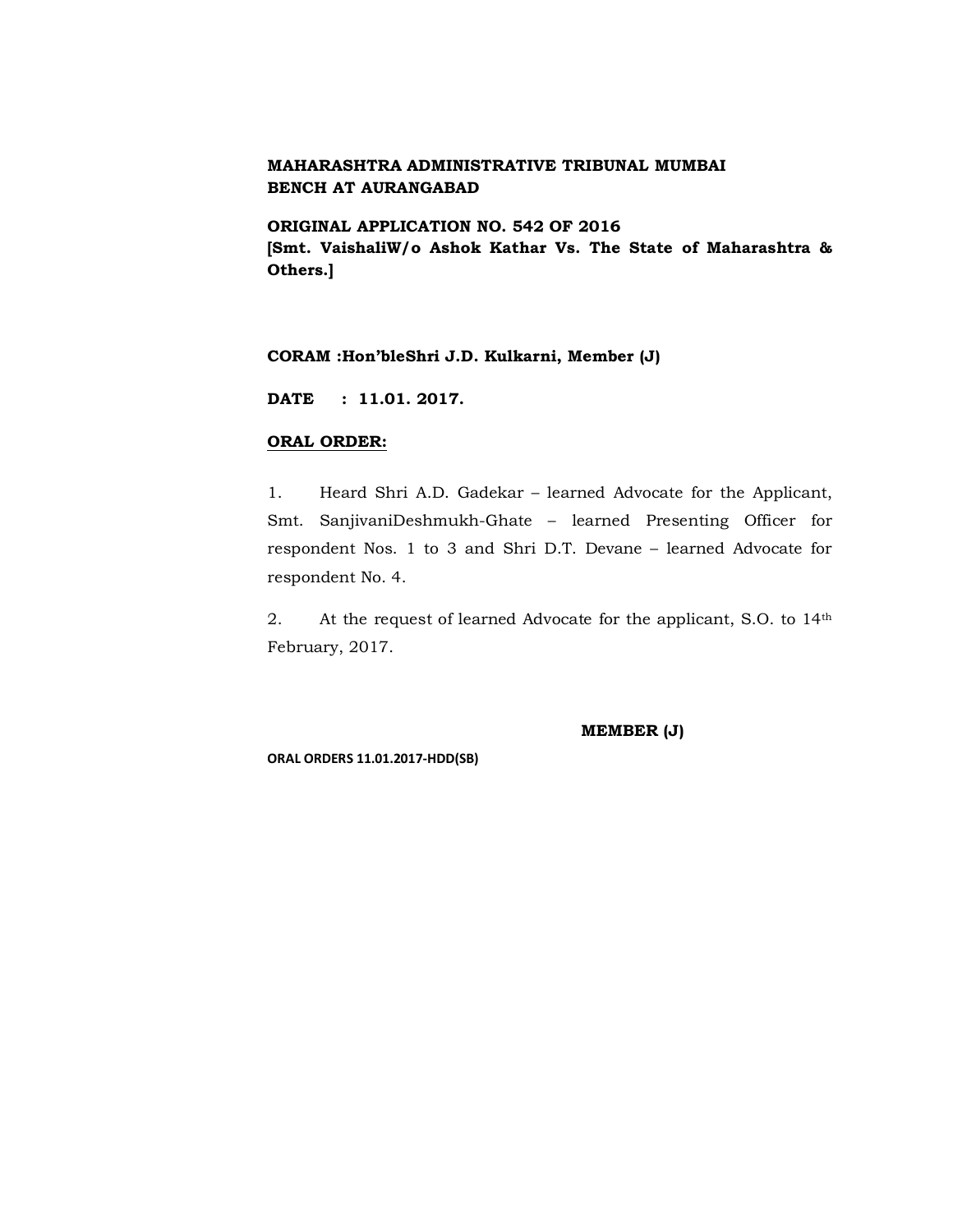**ORIGINAL APPLICATION NO. 563 OF 2016 [ShriDevidas S/o. KhanduKardule Vs.The State of Maharashtra & Others.]**

#### **CORAM :Hon'bleShri J.D. Kulkarni, Member (J)**

**DATE : 11.01. 2017.**

#### **ORAL ORDER:**

1. Heard ShriAvinash S. Deshmukh – learned Advocate for the Applicant and Shri N.U. Yadav – learned Presenting Officer for the respondents.

2. The learned Presenting Officer seeks time to file additional affidavit and some documents. Time granted.

3. S.O. to 27th January, 2017.

**MEMBER (J)**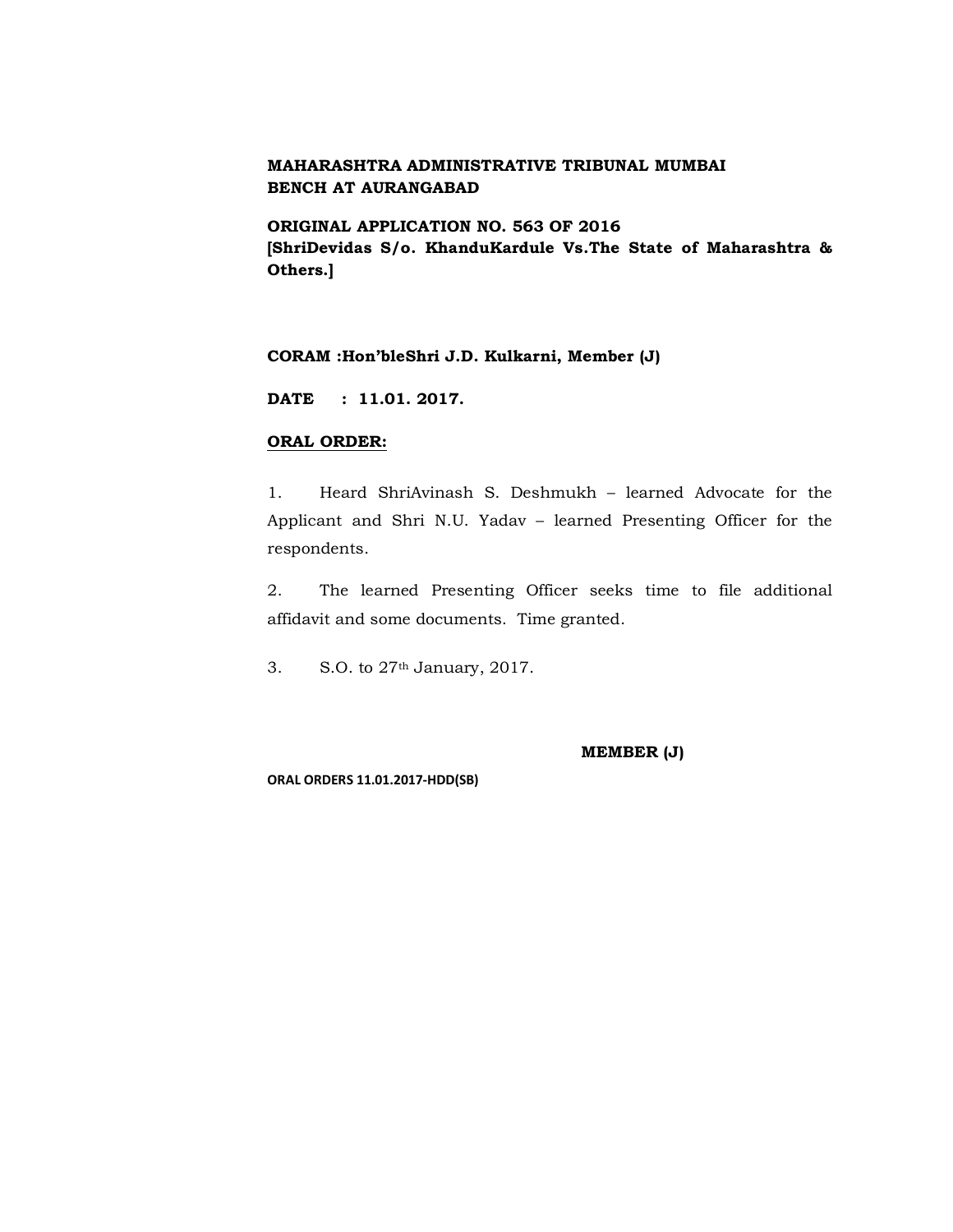# **ORIGINAL APPLICATION St.No.40/2017. (P.V. Kale Vs. State of Mah. &Ors. )**

#### **CORAM : HON'BLE SHRI J.D.KULKARNI, MEMBER (J).**

# **DATE : 11.01.2017. ORAL ORDER**

ShriJ. B. Choudhary, learned Advocate for the applicant and Shri M.S. Mahajan, learned ChiefPresenting Officer for the Respondents.

2. Issue notices to the respondents returnable on 14.2.2017.

3. Tribunal may take the case for final disposal at this stage and separate notice for final disposal shall not be issued.

4. Applicant is authorized and directed to serve on respondents intimation/notice of date of hearing duly authenticated by Registry, along with complete paper book of O.A. Respondent is put to notice that the case would be taken up for final disposal at the stage of admission hearing.

5. This intimation/notice is ordered under Rule 11 of the Maharashtra Administrative Tribunal (Procedure) Rules,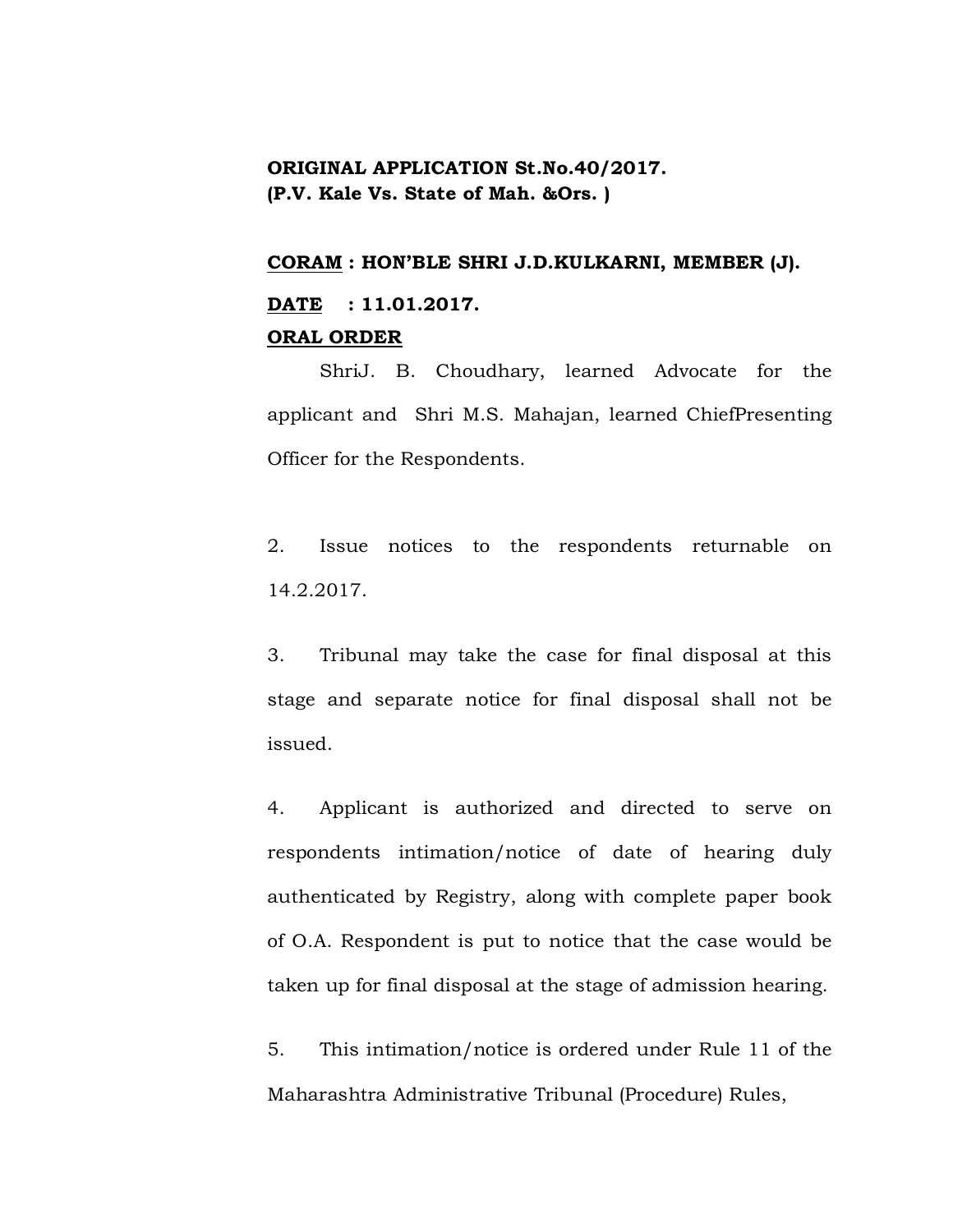## -2- **ORIGINAL APPLICATION St.No.40/2017.**

1988, and the question such as limitation and alternate remedy are kept open.

6. The service may be done by hand delivery, speed post, courier and acknowledgment be obtained and produced along with affidavit of compliance in the Registry before due date. Applicant is directed to file affidavit of compliance and notice.

7. The respondents are free to file reply affidavit before due date, if they wish to do so.

8. S.O. to 14.2.2017.

9. Steno Copy and Hamdust allowed to both parties.

#### ORAL ORDERS 11.01.2017-ATP

**MEMBER (J)**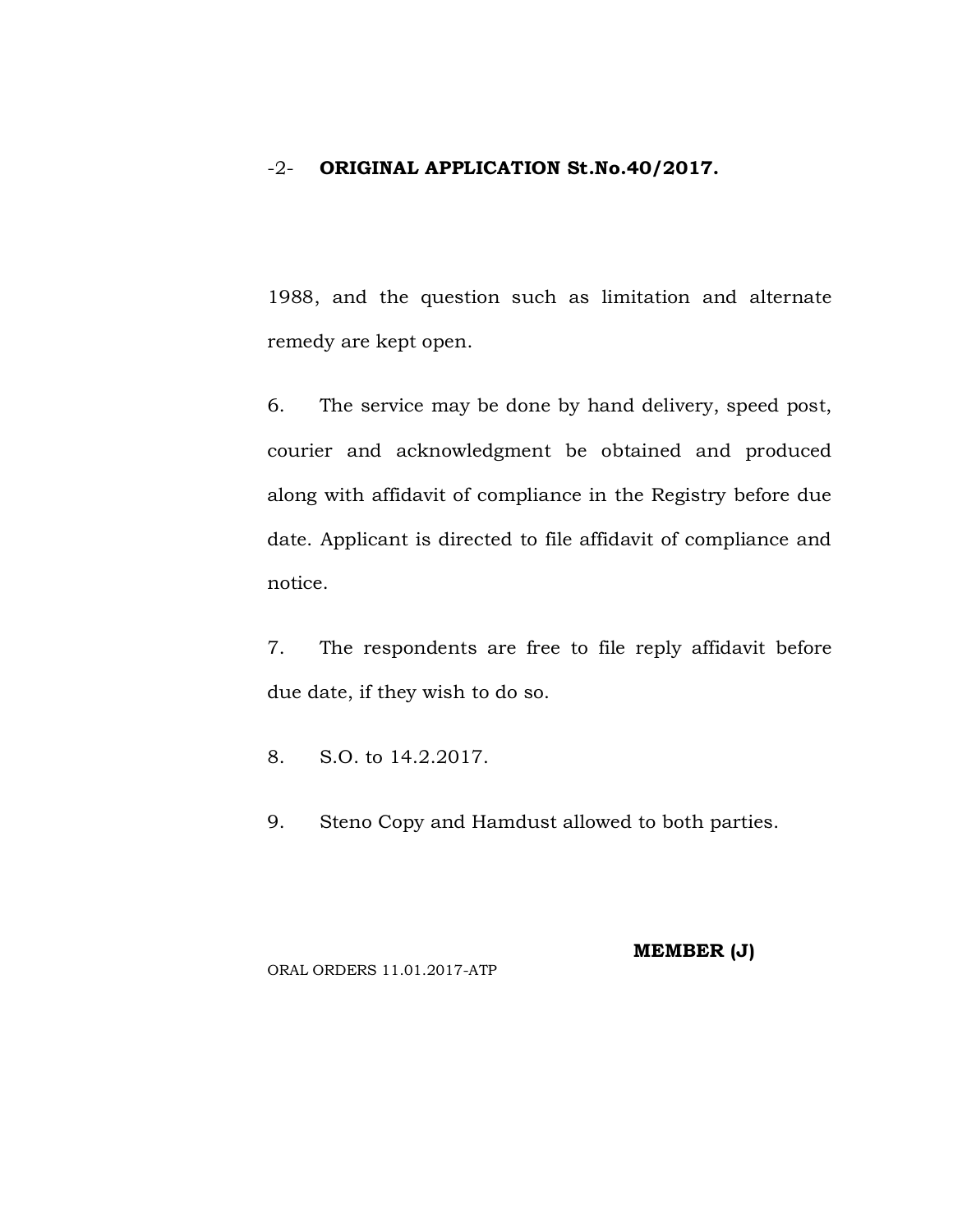# **ORIGINAL APPLICATION No.454/2015. (Ms. Shobha R. Choudhary Vs. State of Mah. &Ors. )**

### **CORAM : HON'BLE SHRI J.D.KULKARNI, MEMBER (J).**

# **DATE : 11.01.2017. ORAL ORDER**

Heard ShriS. M. Avhad, learned Advocate for the applicant and Smt D. S. Deshpande, learned Presenting Officer for the Respondents.

2. The learned Advocate for the applicant submits that, he has received copy of the reply today and wants to go through it.

3. Since the pleadings are complete the matter is admitted and kept for final hearing.

4. S.O. to 21.2.2017.

**MEMBER (J)**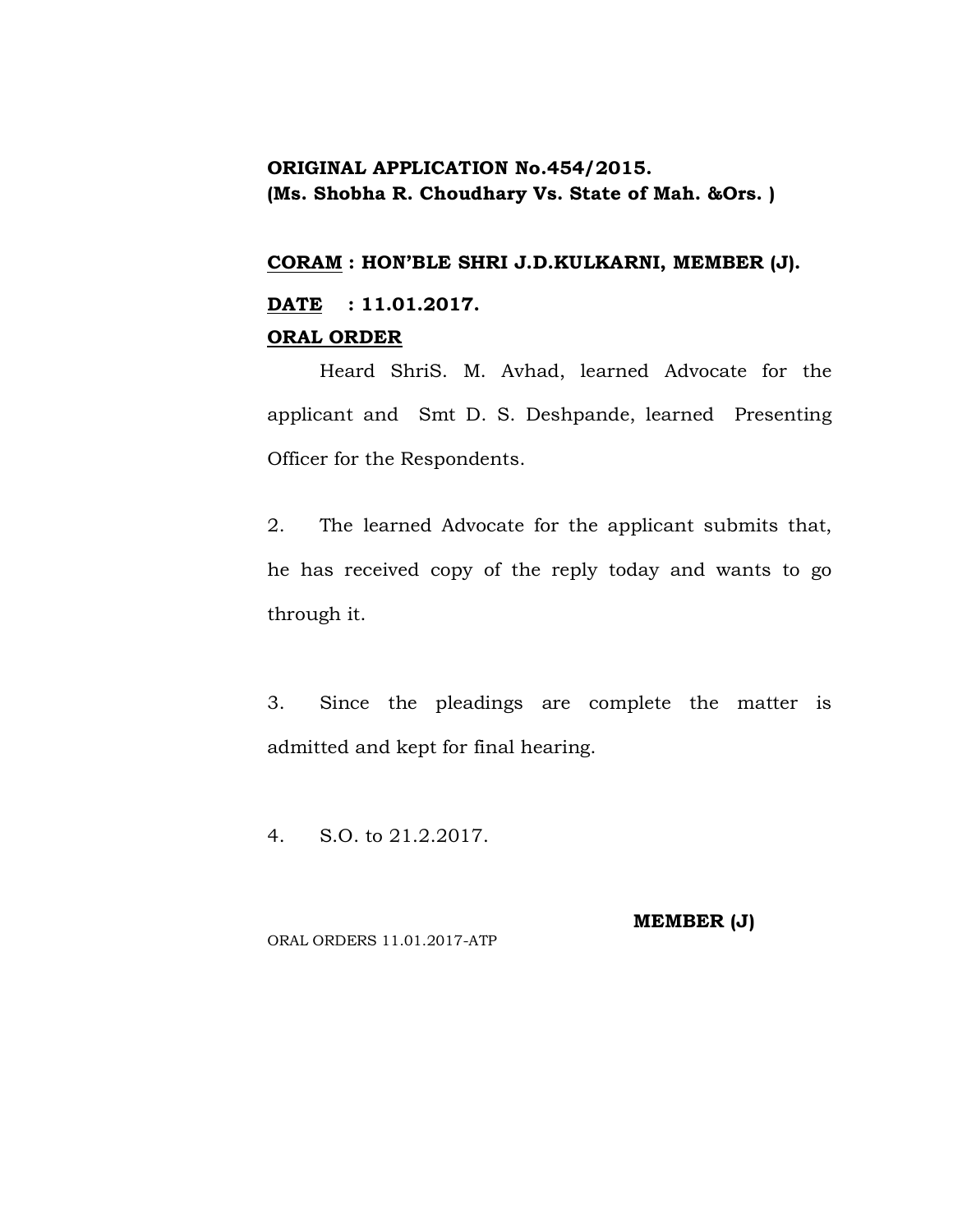# **ORIGINAL APPLICATION No.529/2015. (G. N. ShirsathVs. State of Mah. &Ors.)**

### **CORAM : HON'BLE SHRI J.D.KULKARNI, MEMBER (J).**

# **DATE : 11.01.2017. ORAL ORDER**

Heard ShriR.P. Bhumkar, learned Advocate for the applicant and Smt D.S. Deshpande, learned Presenting Officer for the Respondents.

2. Learned P.O. files reply affidavit on behalf of Respondents no.1 to 3. The same is taken on record. Its copy is served on the applicant.

3. The Vakalatname of Adv. Shri V.R. Bhumkar is discharged on his request.

4. Since the pleadings are complete the matter is admitted and kept for final hearing.

5. S.O. to 21.2.2017.

**MEMBER (J)**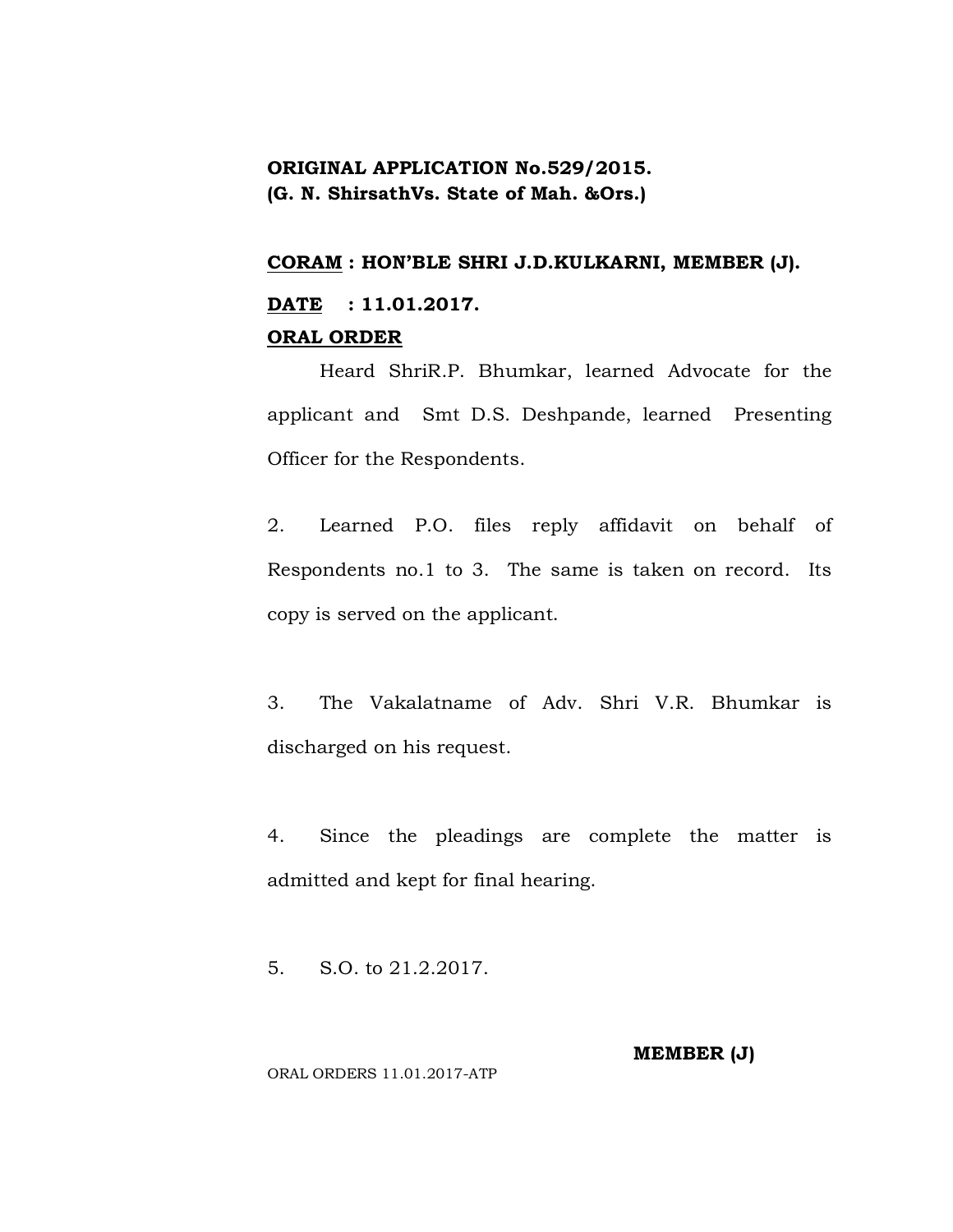# **ORIGINAL APPLICATION No.19/2016. (Dr. B. A. Daule Vs. State of Mah. &Ors. )**

### **CORAM : HON'BLE SHRI J.D.KULKARNI, MEMBER (J).**

# **DATE : 11.01.2017. ORAL ORDER**

Heard ShriV. B. Wagh, learned Advocate for the applicant and ShriI. S. Thorat, learned Presenting Officer for the Respondents.

2. Learned P.O. requested time to file reply affidavit. Time granted as last chance.

3. S.O. to6.2.2017.

ORAL ORDERS 11.01.2017-ATP

**MEMBER (J)**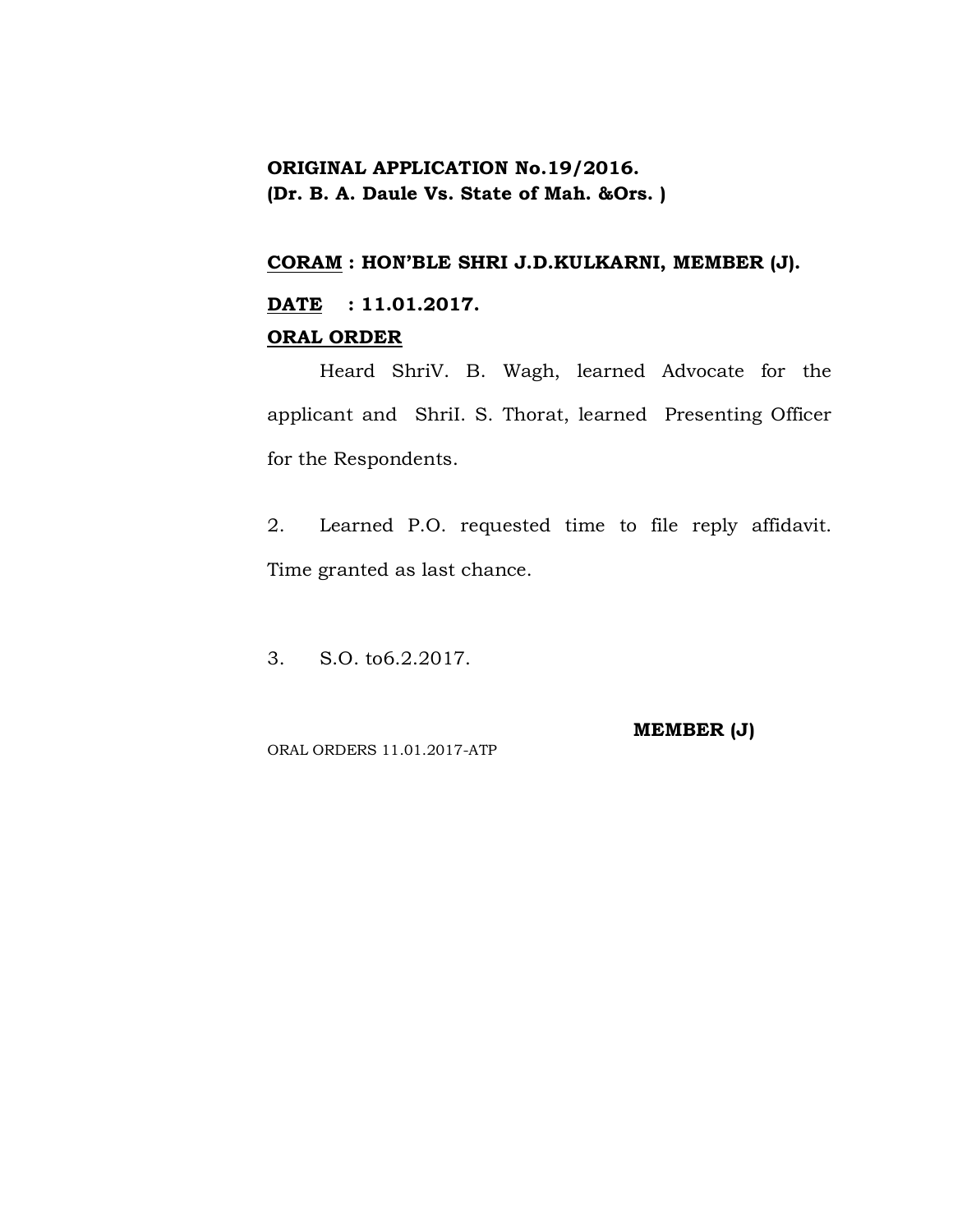# **ORIGINAL APPLICATION No.240/2016. (R. B. Khajekar Vs. State of Mah. &Ors. )**

## **CORAM : HON'BLE SHRI J.D. KULKARNI, MEMBER (J).**

# **DATE : 11.01.2017. ORAL ORDER**

Heard Shri R. P. Bhumkar, learned Advocate for the applicant and Shri M. S. Mahajan, learned Chief Presenting Officer for the Respondents.

2. Learned C.P.O. seeks time to file reply affidavit. Time granted as a last chance.

3. S.O. to 18.1.2017.

**MEMBER (J)**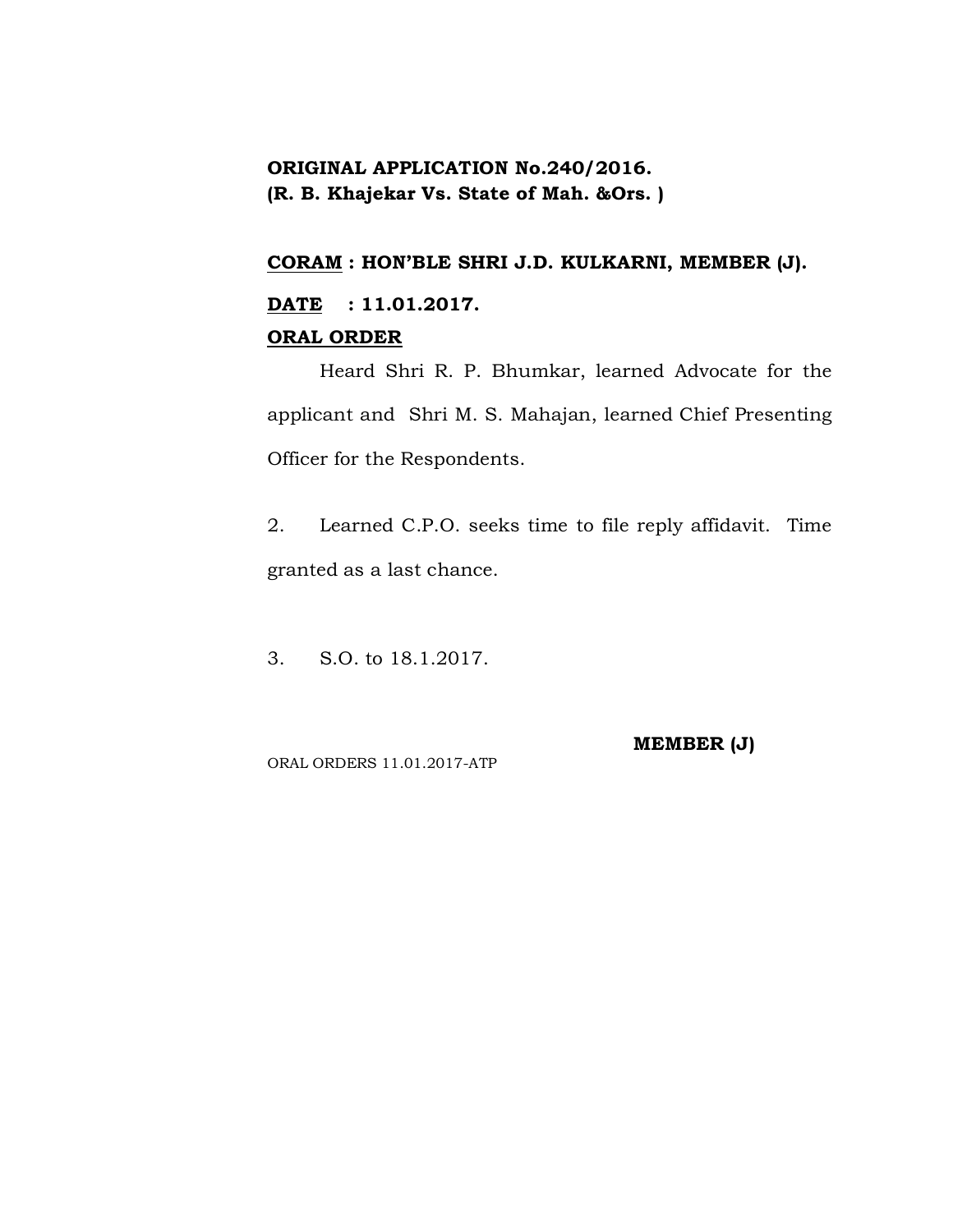# **ORIGINAL APPLICATION No.418/2016. (M. M. Gatkal Vs. State of Mah. &Ors. )**

## **CORAM : HON'BLE SHRI J.D. KULKARNI, MEMBER (J).**

# **DATE : 11.01.2017. ORAL ORDER**

Heard Shri J. M. Murkute, learned Advocate for the applicant and Smt R. S. Deshmukh, learned Presenting Officer for the Respondents.

2. At the request of the learned Advocate for the applicant, S.O. to 7.2.2017.

ORAL ORDERS 11.01.2017-ATP

**MEMBER (J)**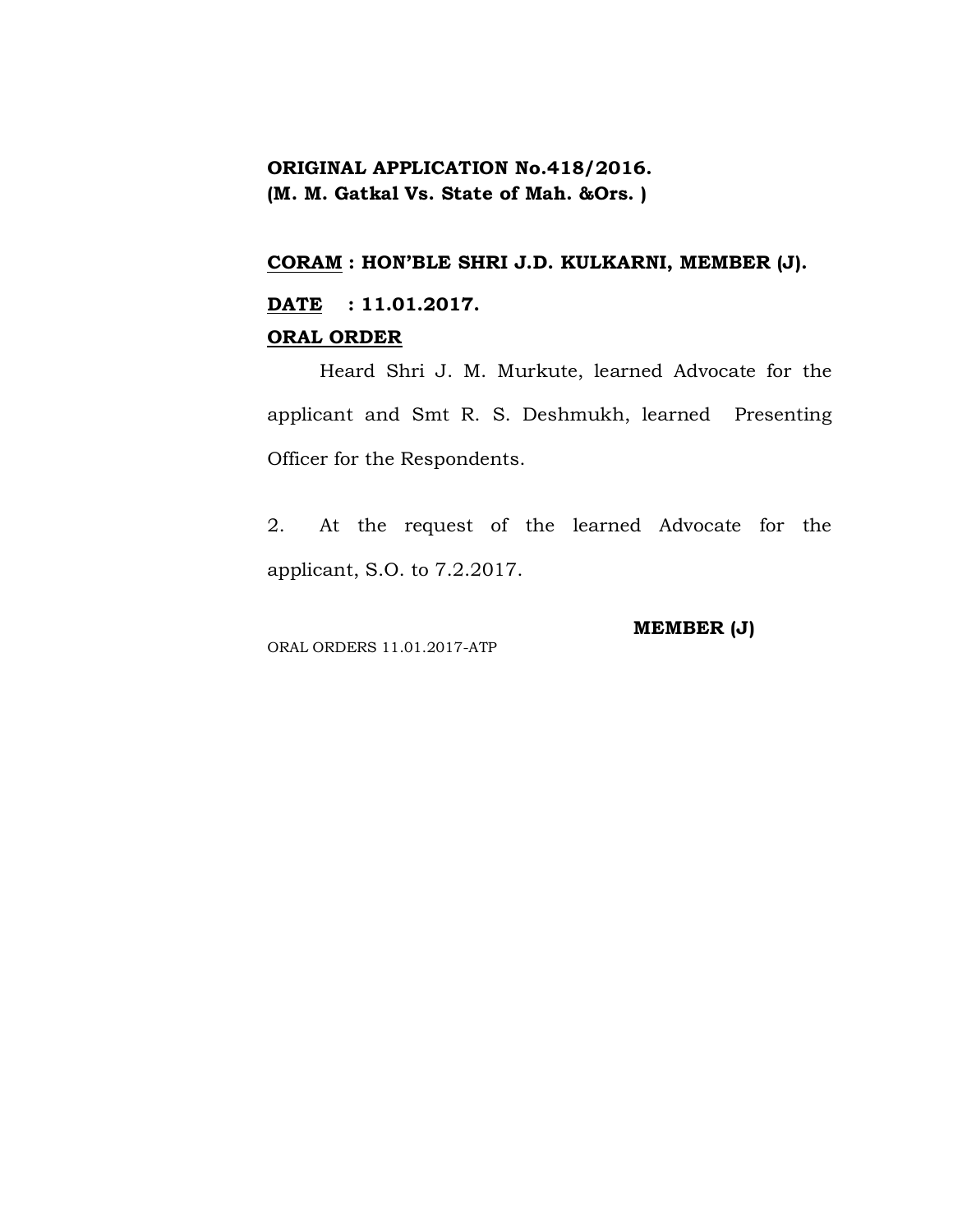# **ORIGINAL APPLICATION No.425/2016. (Dr. S. A. Kokare Vs. State of Mah. &Ors. )**

### **CORAM : HON'BLE SHRI J.D. KULKARNI, MEMBER (J).**

# **DATE : 11.01.2017. ORAL ORDER**

Heard ShriV. B. Wagh, learned Advocate for the applicant and ShriI. S. Thorat, learned Presenting Officer for the Respondents.

2. Learned P.O. seeks time to file reply affidavit. He submits that he has already intimated to the competent authority but no response is received. Time granted as a last chance on condition that, if reply is not filed on the next date heavy costs will be saddled.

- 3. Steno copy allowed to the learned P.O.
- 4. S.O. to 7.2.2017.

**MEMBER (J)**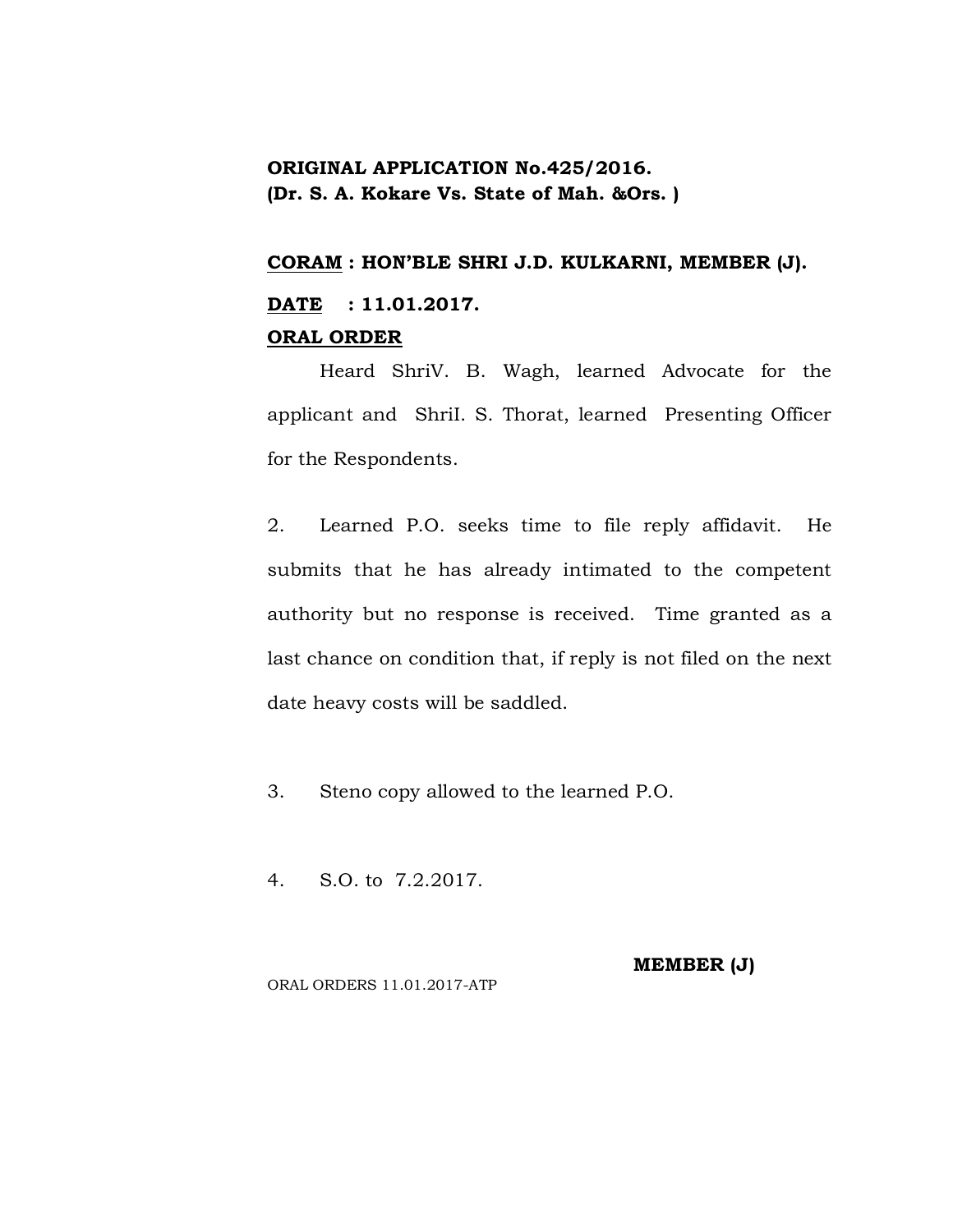# **ORIGINAL APPLICATION No.435/2016. (P. Y. Patil Vs. State of Mah. &Ors. )**

### **CORAM : HON'BLE SHRI J.D. KULKARNI, MEMBER (J).**

# **DATE : 11.01.2017. ORAL ORDER**

None present for the applicant.Heard ShriS. K. Shirse, learned Presenting Officer for the Respondents no.1 to 6 and Shri P. S. Tele, learned Advocate holding for Shri V. M. Vibhute, learned Advocate for the Respondent no.7.

2. Since the pleadings are complete the matter is admitted and kept for final hearing.

3. S.O. to 21.2.2017.

**MEMBER (J)**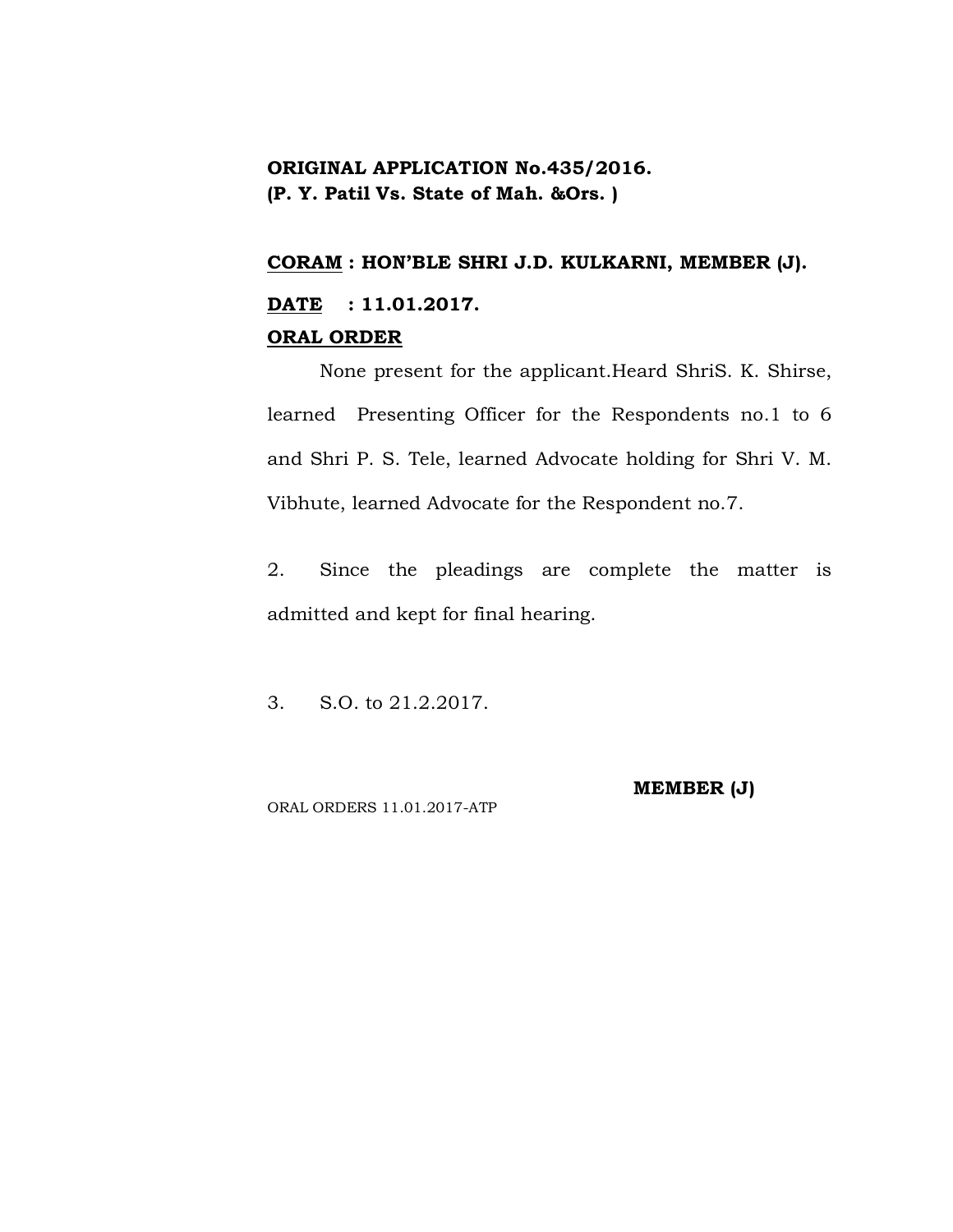# **ORIGINAL APPLICATION No.518/2016. (B. P. Patil Vs. State of Mah. &Ors. )**

### **CORAM : HON'BLE SHRI J.D. KULKARNI, MEMBER (J).**

# **DATE : 11.01.2017. ORAL ORDER**

None present for the applicant. Heard Smt P.R. Bharaswadkar, learned Presenting Officer for the Respondents no.1 to 3 and ShriGaurao More, learned Advocate holding for Shri G.A. Nagori, learned Advocate for the Respondent no.4.

2. Learned P.O. submits that, she has received parawise remarks and she will file reply affidavit within two weeks.

3. S.O. to 27.1.2017.

**MEMBER (J)**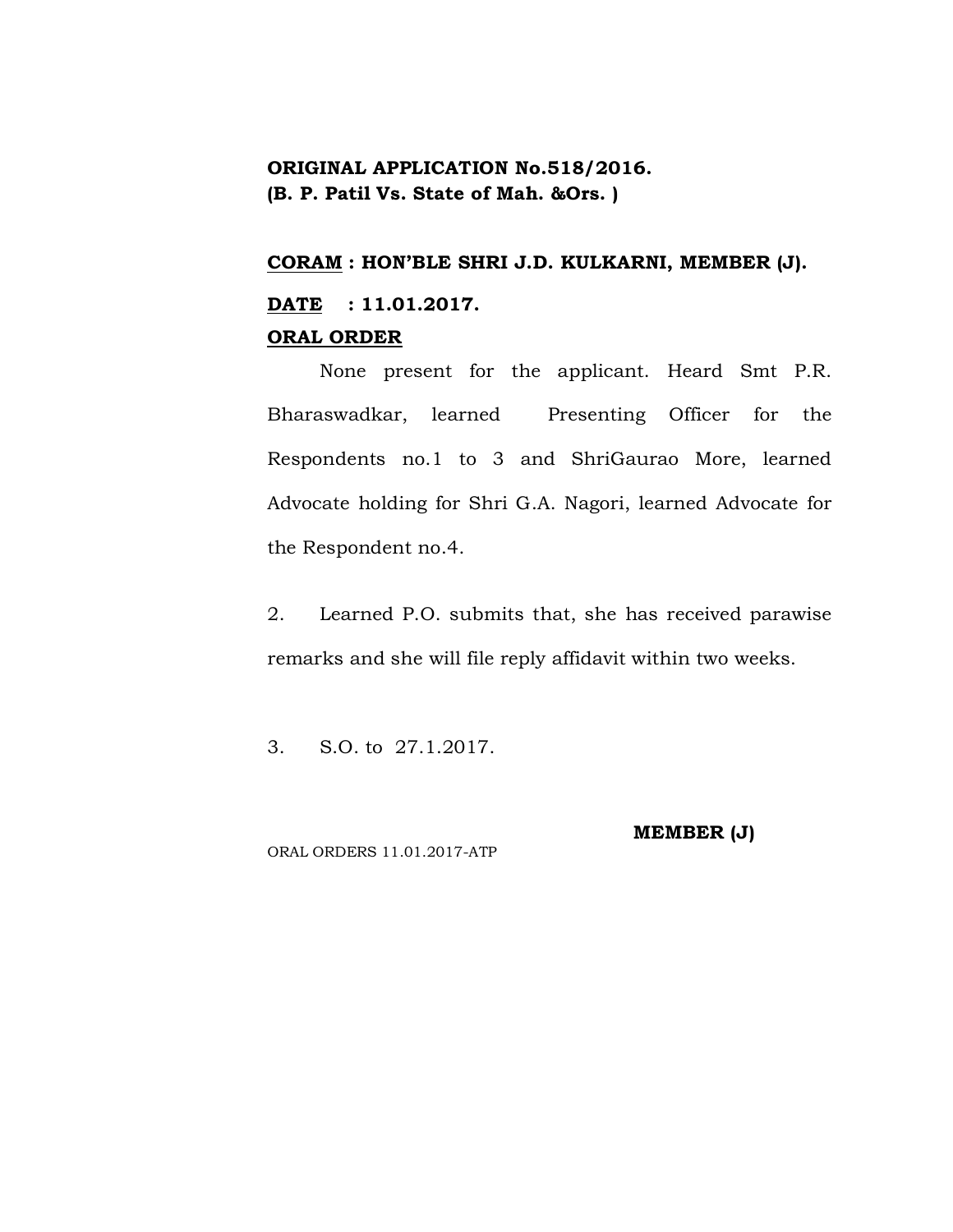# **ORIGINAL APPLICATION No.716/2016. (Mrs. P. P. Jehurkar Vs. State of Mah. &Ors. )**

### **CORAM : HON'BLE SHRI J.D. KULKARNI, MEMBER (J).**

# **DATE : 11.01.2017. ORAL ORDER**

Heard ShriD. T. Dewane, learned Advocate for the applicant and ShriM. S. Mahajan, learned Chief Presenting Officer for the Respondents.

2. Learned C.P.O. seeks time for filing reply affidavit. Somany chances are already given. Time granted as a last chance on the condition that, heavy costs will be saddled, if reply is not filed on the next date.

3. S.O. to 7.2.2017.

**MEMBER (J)**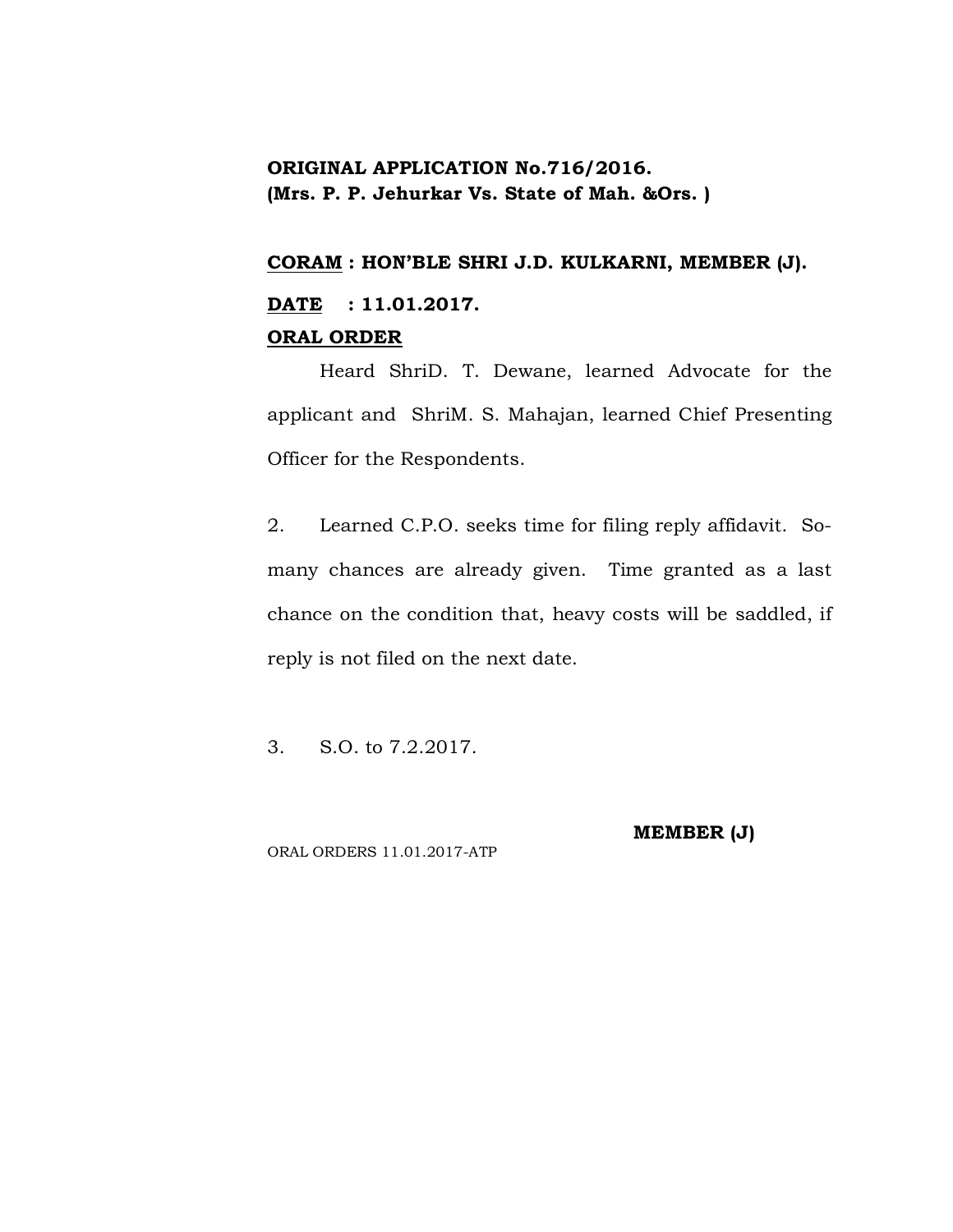# **ORIGINAL APPLICATION No.745/2016. (S. M. Bhabad Vs. State of Mah. &Ors. )**

### **CORAM : HON'BLE SHRI J.D. KULKARNI, MEMBER (J).**

# **DATE : 11.01.2017. ORAL ORDER**

Heard ShriA.P. Avhad, learned Advocate for the applicant and Smt S.K. GhateDeshmukh, learned Presenting Officer for the Respondents.

2. Learned Advocate for the applicant files rejoinder. The same is taken on record. Its copy is served on the other side.

3. Arguments of both parties are heard and matter is closed for orders.

ORAL ORDERS 11.01.2017-ATP

### **MEMBER (J)**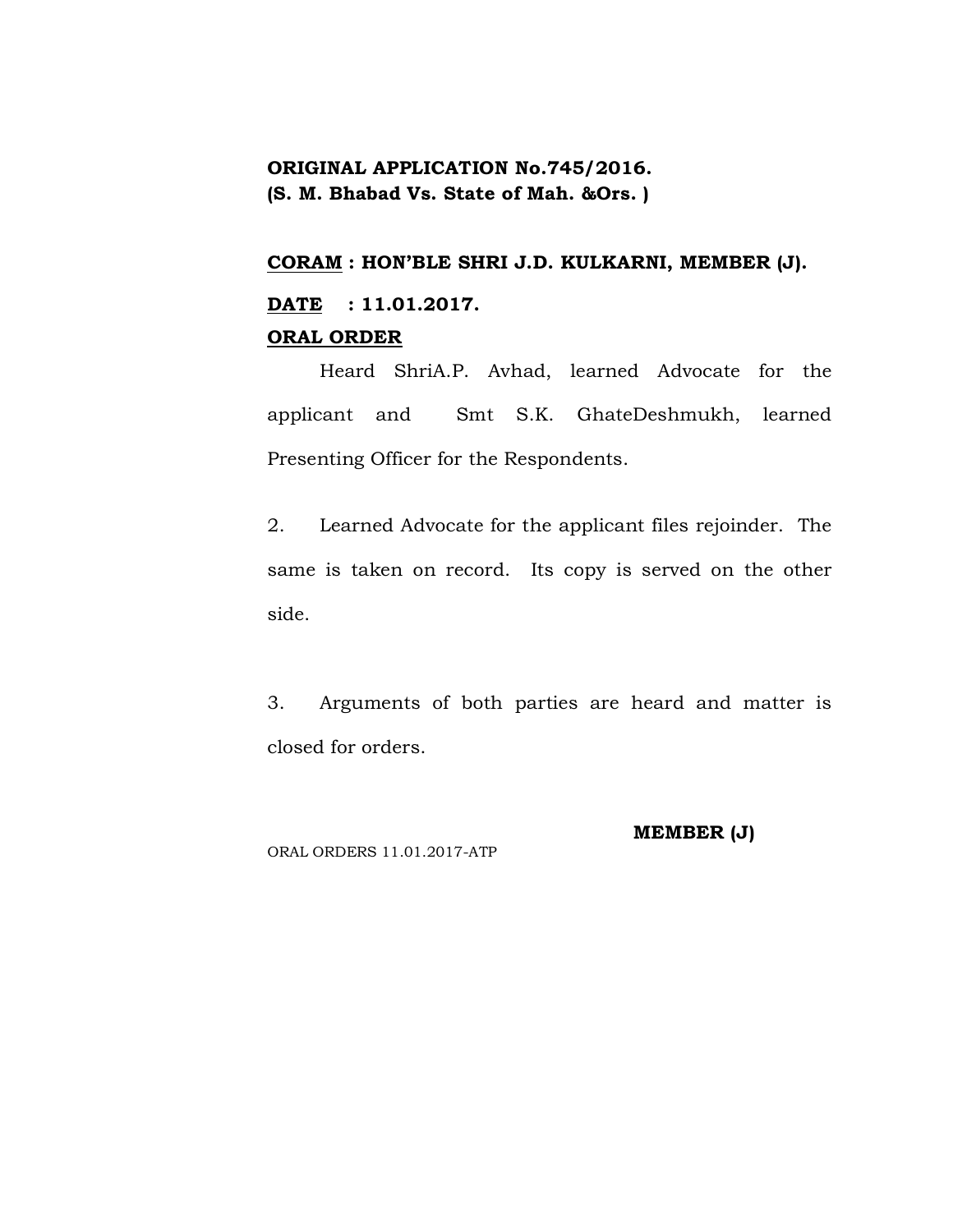# **ORIGINAL APPLICATION No.886/2016. (D. R. Bhosrekar Vs. State of Mah. &Ors. )**

## **CORAM : HON'BLE SHRI J.D. KULKARNI, MEMBER (J).**

# **DATE : 11.01.2017. ORAL ORDER**

None present for the applicant.Heard ShriN. U. Yadav, learned Presenting Officer for the Respondents no.1 to 4. None present for the Respondent no.5.

2. Learned P.O. prays for time to file reply affidavit. Time granted as last chance.

3. S.O. to20.2.2017.

ORAL ORDERS 11.01.2017-ATP

**MEMBER (J)**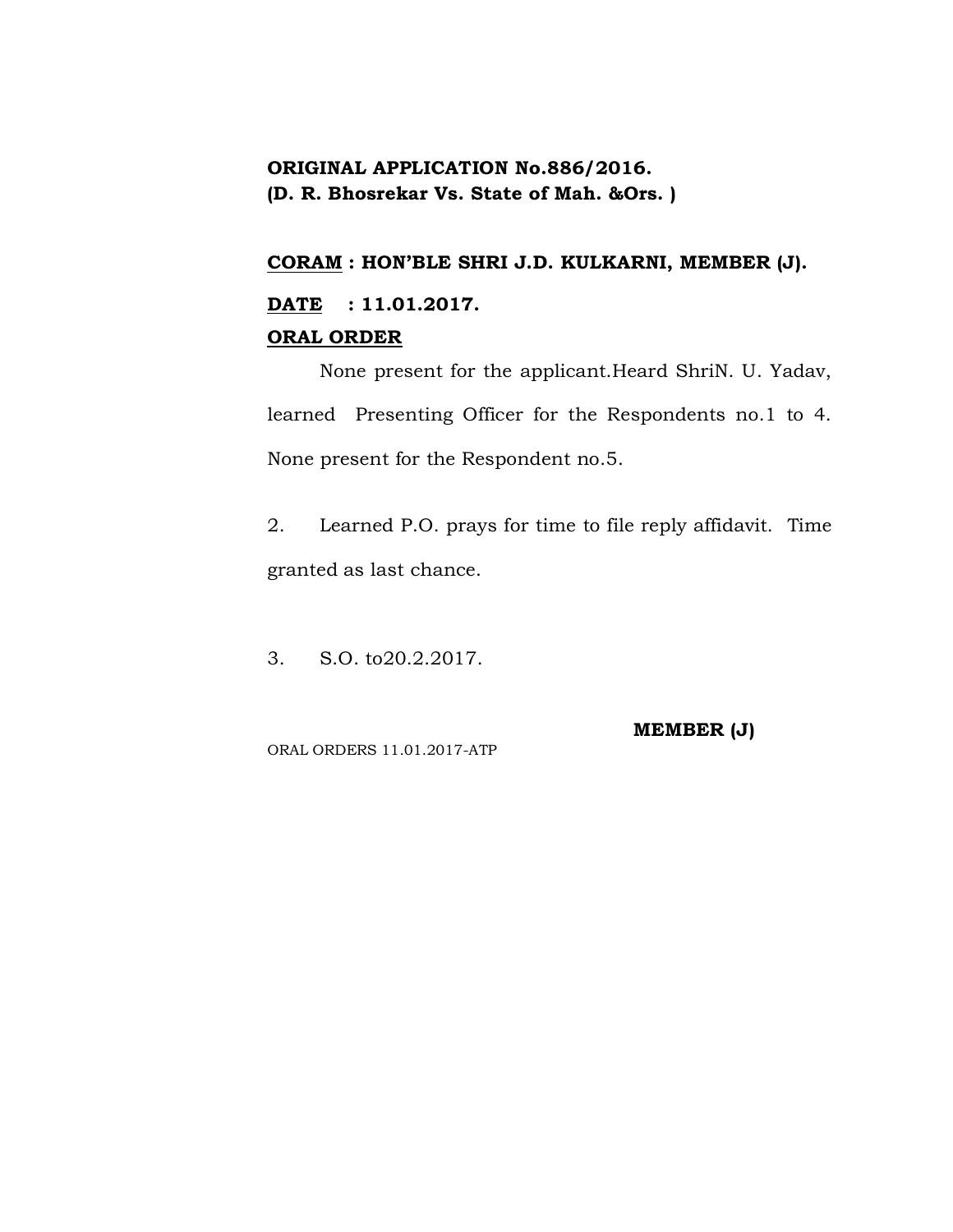# **M.A.No.64/2016 IN O.A.St.No.1991/2015. (A.D. Chikte Vs. State of Mah. &Ors. )**

### **CORAM : HON'BLE SHRI J.D. KULKARNI, MEMBER (J).**

# **DATE : 11.01.2017. ORAL ORDER**

None present for the applicant. HeardShri I. S. Thorat, learned Presenting Officer for the Respondents.

2. Reply affidavit has already been filed on behalf of Respondents no.1 to 3. On last occasion also nobody appeared for the applicant. Hence, the matter be kept for dismissal after 2 weeks.

3. S.O. to 27.1.2017.

**MEMBER (J)**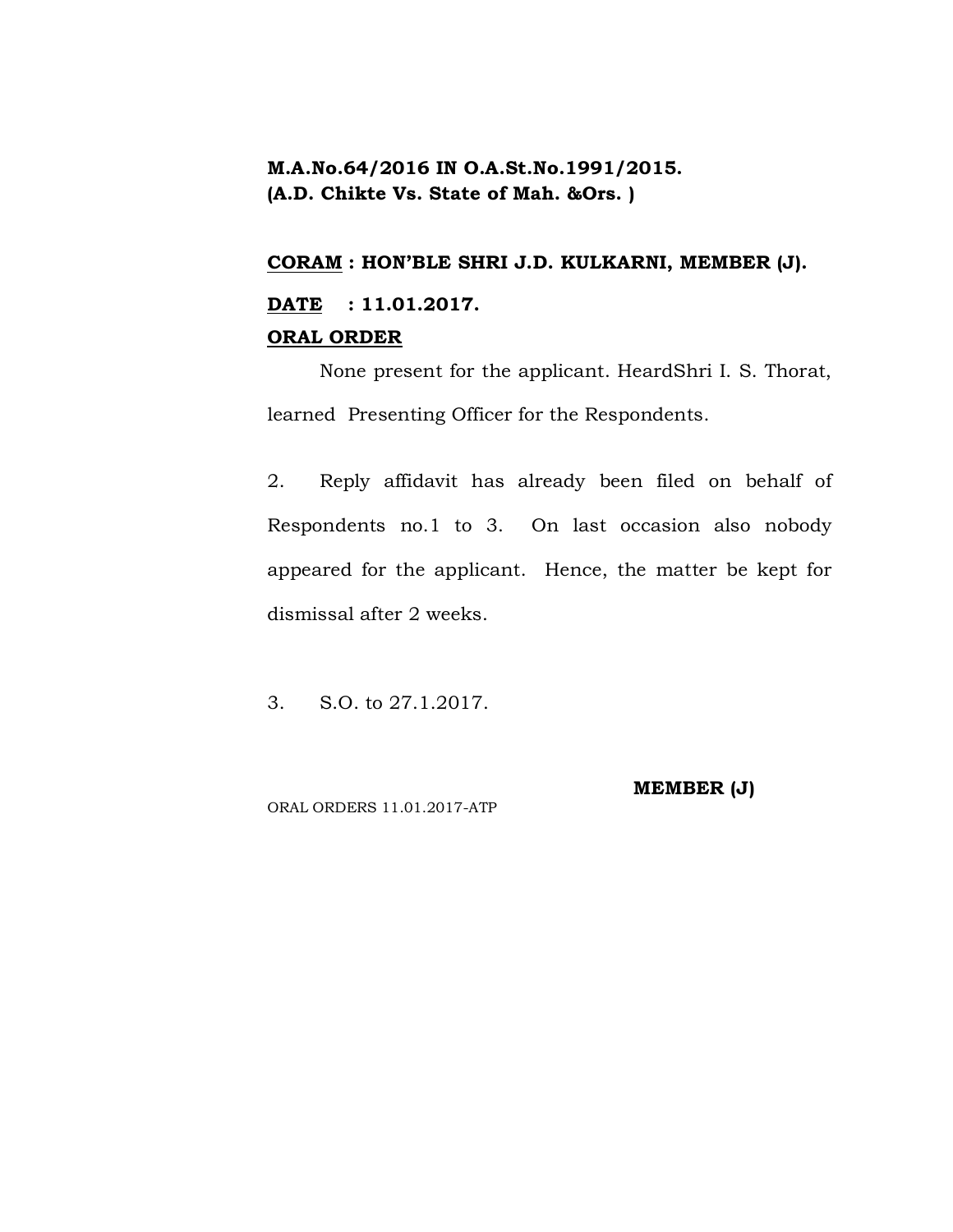# **M.A.NO.190/2016 in OA ST.No.560/2016. (R. V. Suryawanshi Vs. State of Mah. &Ors. )**

### **CORAM : HON'BLE SHRI J.D. KULKARNI, MEMBER (J).**

# **DATE : 11.01.2017. ORAL ORDER**

Heard ShriS. B. Mene, learned Advocate for the applicant and Shri S. K. Shirse, learned Presenting Officer for the Respondents.

2. Learned Advocate for the applicant submits that, he will go through the reply and prays for time. Time granted.

3. S.O. to 1.2.2017.

**MEMBER (J)**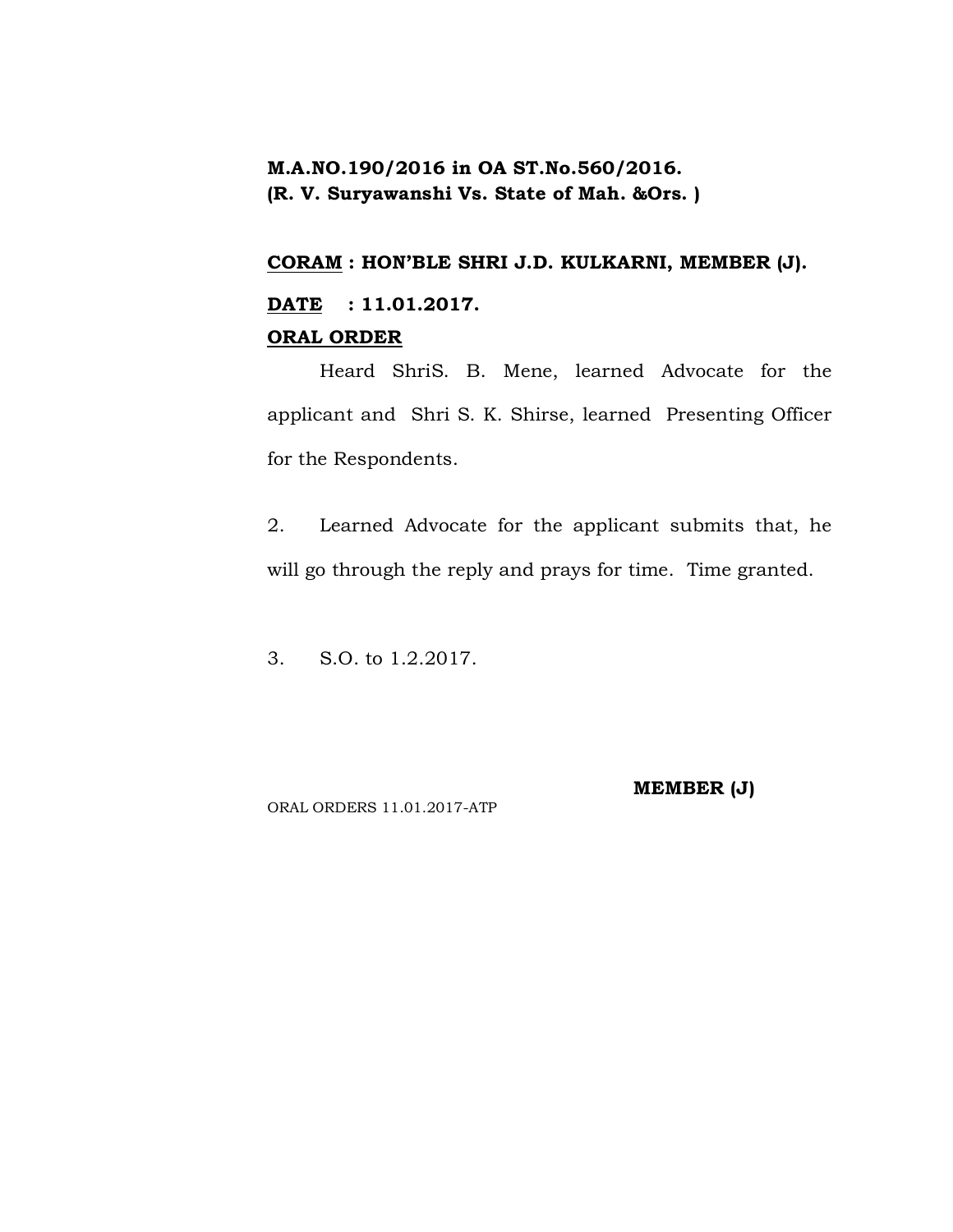# **MA NO.398/2016 IN OA ST.NO.1814/2016. (R. N. Shrimangale Vs. State of Mah. &Ors. )**

### **CORAM : HON'BLE SHRI J.D. KULKARNI, MEMBER (J).**

# **DATE : 11.01.2017. ORAL ORDER**

Heard Shri A. D. Sugdare, learned Advocate for the applicant and Shri N. U. Yadav, learned Presenting Officer for the Respondents.

2. Learned P.O. files reply on behalf of Respondentsno.1 to 3 in M.A. The same is taken on record. Its copy is served on the other side.

3. The delay caused for filing O.A. is one year as stated in the application. For the reasons stated in the application and considering the fact that the applicant is claiming appointment on compassionate ground the delay caused in filing O.A. is condoned in the interest of justice and equity. Accordingly, M.A. stands disposed of with no order as to costs.

**MEMBER (J)**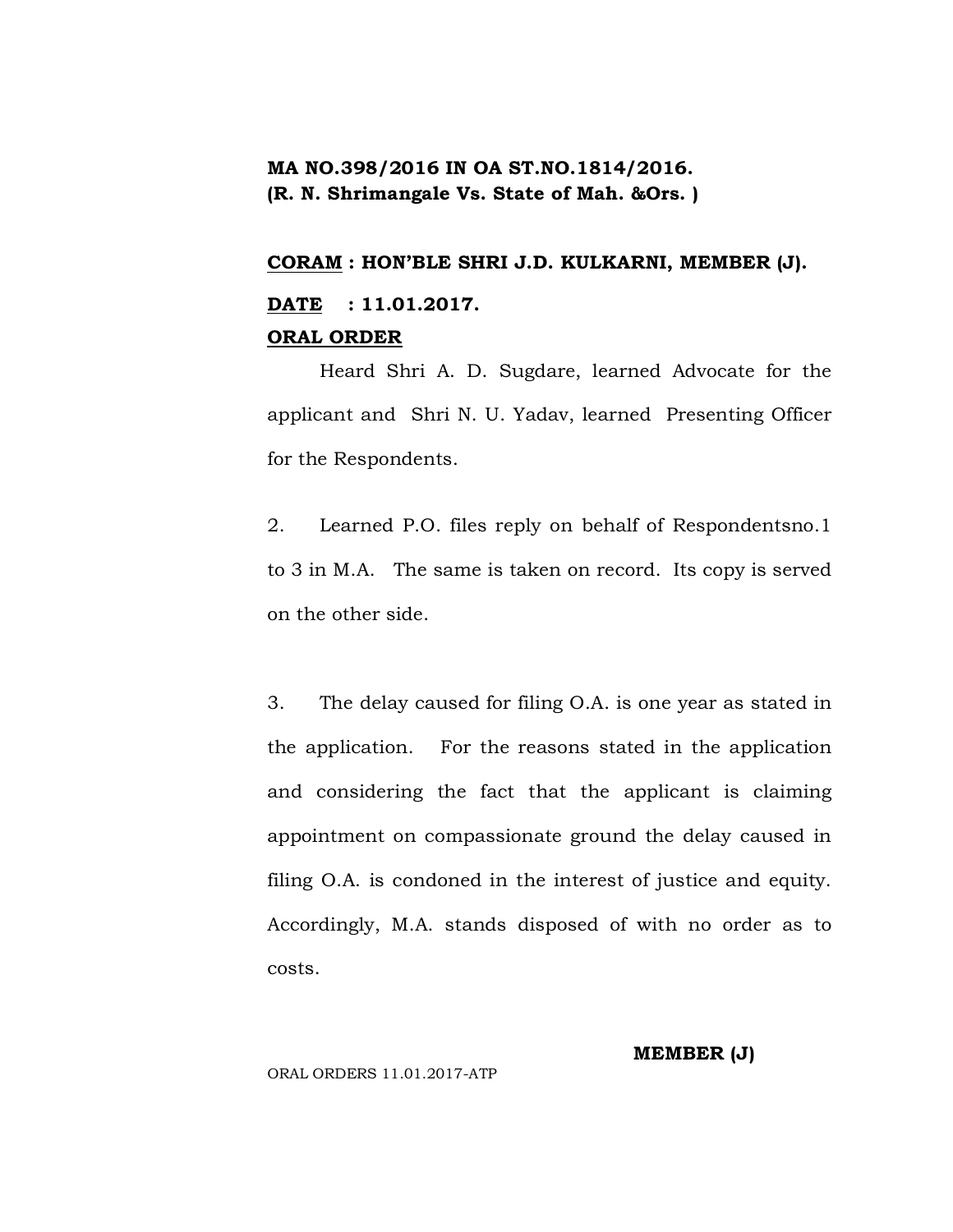# **O. A. ST.NO.1814/2016. (R. N. Shrimangale Vs. State of Mah. &Ors. )**

### **CORAM : HON'BLE SHRI J.D. KULKARNI, MEMBER (J).**

# **DATE : 11.01.2017. ORAL ORDER**

Heard Shri A. D. Sugdare, learned Advocate for the applicant and Shri N. U. Yadav, learned Presenting Officer for the Respondents.

2. Issue notices to the respondents returnable on 21.2.2017.

3. Tribunal may take the case for final disposal at this stage and separate notice for final disposal shall not be issued.

4. Applicant is authorized and directed to serve on respondents intimation/notice of date of hearing duly authenticated by Registry, along with complete paper book of O.A. Respondent is put to notice that the case would be taken up for final disposal at the stage of admission hearing.

5. This intimation/notice is ordered under Rule 11 of the Maharashtra Administrative Tribunal (Procedure) Rules,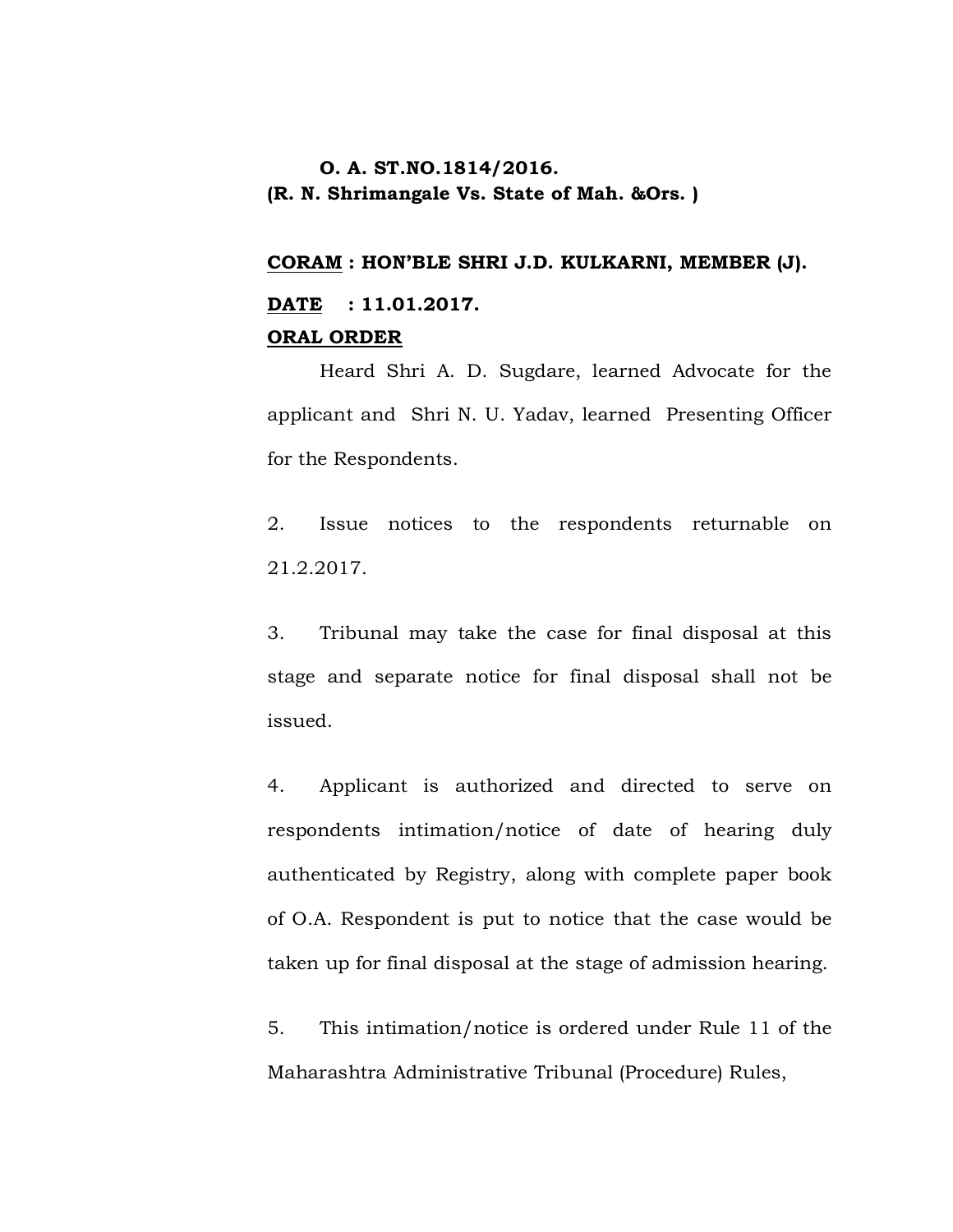### -2- **ORIGINAL APPLICATION St.No.1814/2016.**

1988, and the question such as limitation and alternate remedy are kept open.

6. The service may be done by hand delivery, speed post, courier and acknowledgment be obtained and produced along with affidavit of compliance in the Registry before due date. Applicant is directed to file affidavit of compliance and notice.

7. The respondents are free to file reply affidavit before due date, if they wish to do so.

8. S.O. to 21.2.2017.

9. Steno Copy and Hamdust allowed to both parties.

ORAL ORDERS 11.01.2017-ATP

**MEMBER (J)**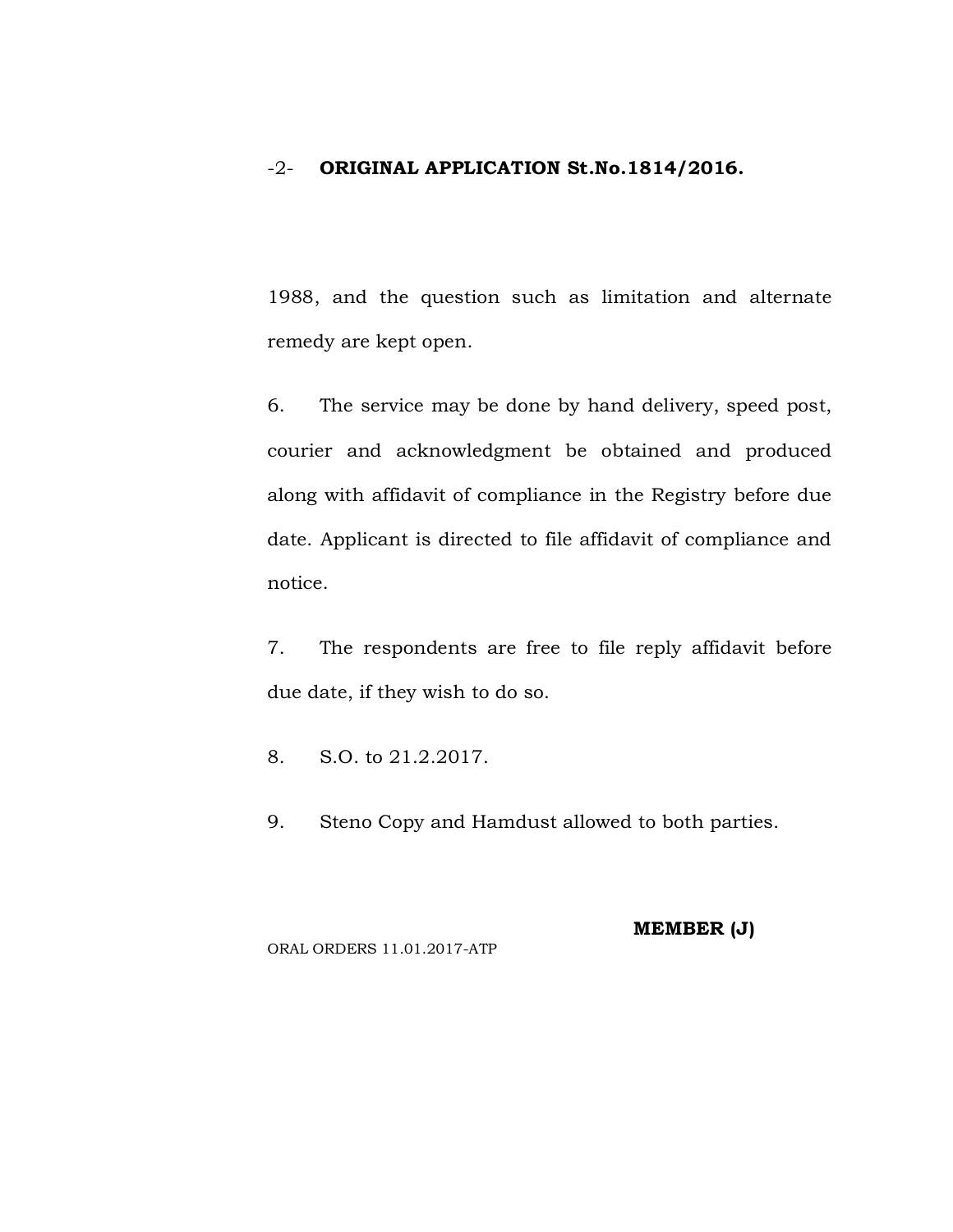# **MA NO.268/2016 IN OA ST.NO.209/2016. (K. S. Pawra Vs. State of Mah. &Ors. )**

### **CORAM : HON'BLE SHRI J.D. KULKARNI, MEMBER (J).**

# **DATE : 11.01.2017. ORAL ORDER**

Heard Shri A. P. Avhad, learned Advocate for the applicant and Shri V. R. Bhumkar, learned Presenting Officer for the Respondents.

2. The O.A. was filed for direction to the respondents to decide and sanction 1076 days medical leave. There was delay in filing such application and therefore, the application for condonation of delay is also filed. The reply is also filed in the O.A.

3. Learned Advocate for the applicant submits that, his application for leave has already been decided by the respondent authorities and therefore, nothing survives in the O.A. as well as M.A.

4. In view thereof, the O.A. and M.A. stand disposed of with no order as to costs.

#### **MEMBER (J)**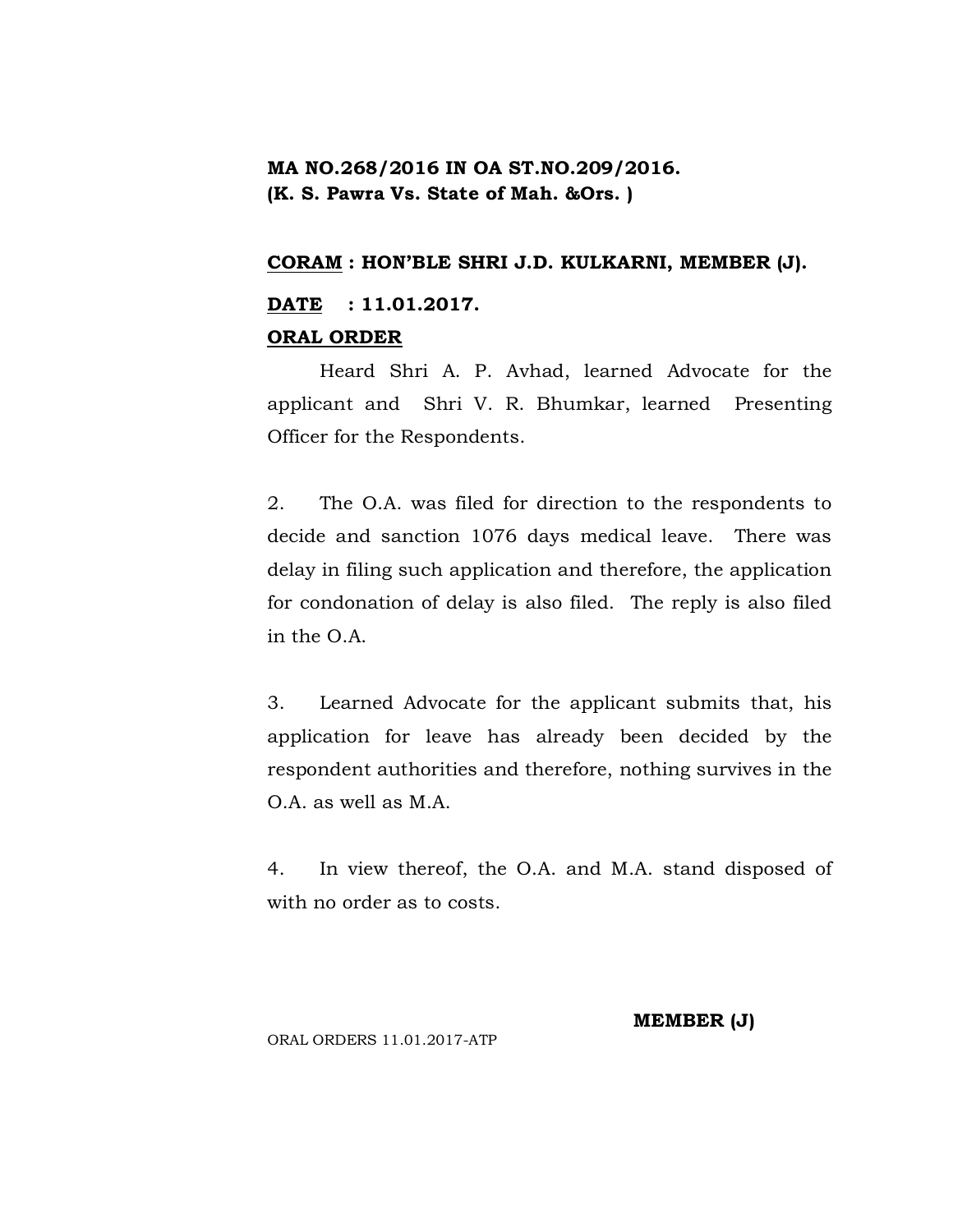# **MA NO.296/2016 IN OA ST.NO.1298/2016. (Dr. D. W. Kendre Vs. State of Mah. &Ors. )**

## **CORAM : HON'BLE SHRI J.D. KULKARNI, MEMBER (J).**

# **DATE : 11.01.2017.**

## **ORAL ORDER**

ShriS. K. Sawangikar, learned Advocate for the applicant has filed leave note. HeardSmt P. R. Bharaswadkar, learned Presenting Officer for the Respondents.

2. Learned P.O. prays for time to file reply affidavit. Time granted.

3. S.O. to 16.2.2017.

**MEMBER (J)**